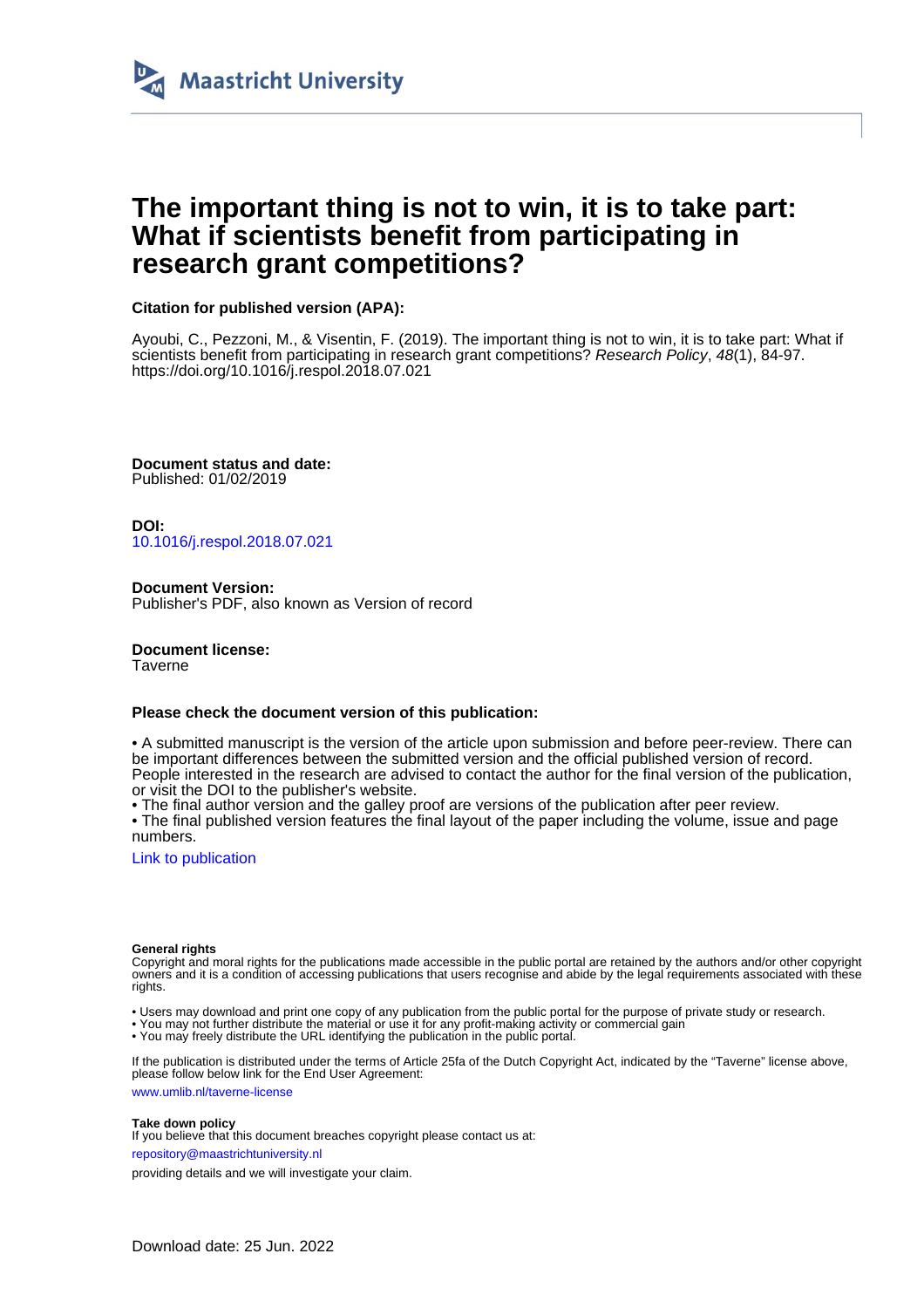Contents lists available at [ScienceDirect](http://www.sciencedirect.com/science/journal/00487333)

# Research Policy

journal homepage: [www.elsevier.com/locate/respol](https://www.elsevier.com/locate/respol)

# The important thing is not to win, it is to take part: What if scientists benefit from participating in research grant competitions?

Ch[a](#page-1-0)rles Ayoubi<sup>a,\*</sup>, Michele Pezzoni<sup>[b,](#page-1-2)[c,](#page-1-3)[d](#page-1-4)</sup>, Fabiana Visentin<sup>[a,](#page-1-0)d,[e](#page-1-5)</sup>

<span id="page-1-0"></span><sup>a</sup> Chair in Economics and Management of Innovation - École Polytechnique Fédérale de Lausanne, Switzerland

<span id="page-1-2"></span><sup>b</sup> Université Côte d'Azur, CNRS, GREDEG, France

<span id="page-1-3"></span>ICRIOS, Bocconi University, Milan, Italy

<span id="page-1-4"></span><sup>d</sup> BRICK, Collegio Carlo Alberto, Torino, Italy

<span id="page-1-5"></span> $e$  Department of Economics, UNU-MERIT and Maastricht University, Maastricht, Netherlands

### ARTICLE INFO

JEL classification: I23 O38 Keywords: Competitive grants Public funding evaluation Scientific productivity

Scientific collaboration

Learning

## ABSTRACT

"The important thing is not to win, it is to take part," this famous saying by Pierre de Coubertin asserts that the value athletes draw from Olympic games lies in their participation in the event and not in the gold they collect during it. We find similar evidence for scientists involved in grant competitions. Relying on unique data from a Swiss funding program, we find that scientists taking part in a research grant competition boost their number of publications and average impact factor while extending their knowledge base and their collaboration network regardless of the result of the competition. Receiving the funds increases the probability of co-authoring with coapplicants but has no additional impact on the individual productivity.

#### 1. Introduction

Throughout the years of economic history, the benefits of competition in terms of social welfare and knowledge production have been debated ([Arrow, 1962;](#page-13-0) [Aghion et al., 2005\)](#page-13-1). In contexts where only part of the competitors gets all the monetary reward, competition takes on the characteristics of a race. Research grant competitions offer a stylized example: the scientists who submit the most convincing proposal to the funding agency 'win'. However, is this competition creating a winners-take-all situation? Or do participants find any benefit in only taking part in the race? Scientific grants are a convenient setting to evaluate the benefits and drawbacks of competition for all contestants, winning or not. We use unique data on a Swiss grant and find that merely taking part in a competition is useful regardless of the result. Specifically, this paper is the first to bring empirical evidence on an overlooked aspect of the research grant process, i.e. the effect of taking part in a grant competition on the scientific productivity, learning, and collaboration of scientists. Furthermore, we complement the extant literature on the impact of receiving funds from a public funding agency.

When conducting research work, scientists are guided by financial remuneration, puzzle solving satisfaction and search for fame and glory

([Stephan, 1996](#page-14-0)). However, nowadays, regardless of their initial motivation, scientists need substantial funding to produce science. Hence, the ability to raise funds is becoming a key skill in managing research laboratories ([Etzkowitz, 2003](#page-14-1)) and a base in the evaluation of scientists' performances along with publication records ([Ruben, 2017](#page-14-2)). Researchers spend an increasing number of hours in writing grant proposals with an uncertain outcome, and, when awarded, in managing the resources they receive. Developing empirical evidence on the benefits and drawbacks of these time-consuming activities would support policy makers and funding agencies in crafting funding systems. However, to our knowledge, extant literature does not include any analysis of the impact of the application process, and studies evaluating funding efficiency are still scarce.

The debate in the scientific community on the opportunity to participate in research grant competitions mainly focuses on the costs they entail. Ioannidis provocatively stated that "the research funding system is broken: researchers don't have time for science anymore. Because they are judged on the amount of money they bring to their institutions, writing, reviewing and administering grants absorb their efforts" ([Ioannidis, 2011\)](#page-14-3). Similarly, [Stephan \(2010\)](#page-14-4) claimed that "grant applications divert scientists from spending time doing science" and reported an insightful example: "a funded chemist in the U.S. can easily

<https://doi.org/10.1016/j.respol.2018.07.021> Received 4 October 2017; Received in revised form 27 July 2018; Accepted 27 July 2018 Available online 14 August 2018 0048-7333/ © 2018 Elsevier B.V. All rights reserved.





RESEARCH

<span id="page-1-1"></span><sup>⁎</sup> Corresponding author at: Chair in Economics and Management of Innovation - École Polytechnique Fédérale de Lausanne, Bâtiment ODY, Station 5, CH – 1015, Lausanne, Switzerland.

E-mail addresses: [charles.ayoubi@ep](mailto:charles.ayoubi@epfl.ch)fl.ch (C. Ayoubi), [michele.pezzoni@unice.fr](mailto:michele.pezzoni@unice.fr) (M. Pezzoni), [visentin@merit.unu.edu](mailto:visentin@merit.unu.edu) (F. Visentin).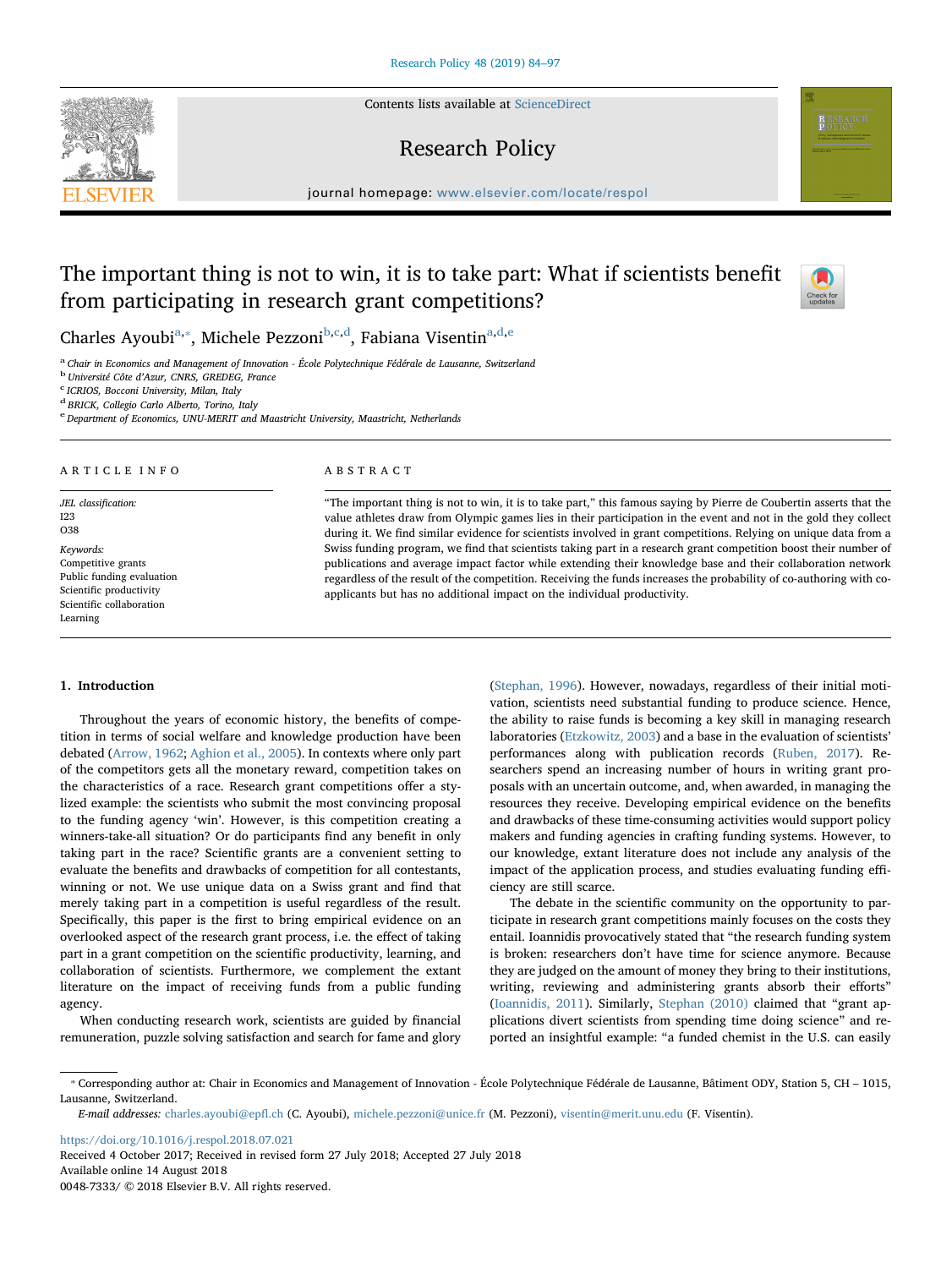spend 300 h per year writing proposals". She added that "while some of this effort undoubtedly generates knowledge, much of it is of a 'bean counting' nature and adds little of social value." [\(Stephan, 2010](#page-14-4)). These criticisms are based on the high costs that scientists sustain in applying for competitive grants considered as wasted efforts if the competition turns out to be unsuccessful.

Nonetheless, highly competitive grants require an extensive commitment in the submission phase. Scientists are asked to spend time elaborating an appealing research idea and accurately planning its execution to persuade the evaluators that they will fulfill the promised deliverables. As a matter of fact, as reported by [Chubin et al., 1990](#page-14-5), between 52% and 67% of applicants to NIH and NSF grants pursue the research project they applied for when they did not receive the funds for it suggesting that receiving funds is not the only decisive element in the conduction of research projects. Also, since the grant call is often designed with the requirement of having co-applicants, the application process could be an occasion for scientists to build collaboration linkages ([DeFazio et al., 2009;](#page-14-6) [Lee and Bozeman, 2005\)](#page-14-7).

In this paper, we compare two groups of scientists with the same characteristics differing only in the decision to participate or not in a grant competition. Adopting a difference-in-differences approach, we assess if scientists, who decided to apply, perform differently from the ones who did not. We use a novel dataset of 775 grant applicants to SINERGIA, a Swiss funding program sponsoring interdisciplinary collaboration where researchers are asked to submit a joint proposal to access funds. We then select a control sample of potential applicants, i.e. scientists with observable characteristics as close as possible to the applicants in our sample using a propensity score matching approach. Since the scientist's observable characteristics used to match applicants with potential applicants might not be perfect proxies for the scientist's quality, commitment, and ability, an instrumental variable approach is added to assure the reliability of our identification strategy.

We find that when applying for a SINERGIA grant, regardless of the result of the application, scientists increase their productivity in terms of number of publications and increase the average impact factor of the journals where they publish. These results suggest that the efforts incurred to apply for the grant pay in the subsequent quality and quantity of the researchers' scientific production. Applicants also expand their collaboration network by co-authoring with their co-applicants. However, in writing multi-disciplinary and long-term projects for a grant like SINER-GIA, scientists enter new fields in which they have to acquire new knowledge [\(Azoulay et al., 2011\)](#page-13-2) and where their reputation requires time to be established. As a result, we observe, for the applicants, a reduction in the average number of citations received per paper.

If on one side scientists question about the utility of participating in a grant competition, on the other side, there is rising attention of researchers for managing their budgets efficiently, partly driven by the growing desire of governments to control public money spending. As an example, illustrating the increasing public pressure on scientists, since the early nineties, the U.S. government is asking funding agencies to report the outcomes of projects publicly supported. The U.S. Government Performance and Results Act of 1993 states that "the Director of the Office of Management and Budget shall require each agency to prepare an annual performance plan covering each program activity set forth in the budget of such agency. Such plan shall "[…] establish performance goals to define the level of performance to be achieved by a program activity; […] establish performance indicators to be used in measuring or assessing the relevant outputs, service levels, and outcomes of each program activity" (sec. 2803). As an example of an action taken to respond to such government regulatory interventions, one of the largest American evaluation programs assessing the impact of public investment in research, STAR METRICS, was launched to provide taxpayers with precise information on the value of their investments [\(Lane and Bertuzzi, 2011\)](#page-14-8).

Despite a growing demand for an evaluation of publicly supported scientific research, extant studies do not provide convergent findings on the effect of receiving funds on researchers' scientific outcomes. The

results suggest a limited impact of funding on the main scientific outcomes of scientists, but the magnitude of the effects and the outcomes analyzed vary across studies [\(Arora and Gambardella, 2005;](#page-13-3) [Jacob and Lefgren,](#page-14-9) [2011;](#page-14-9) Gush et al., 2015; [Azoulay et al., 2015;](#page-13-4) [Carayol and Lanoë, 2017\)](#page-14-10).

The disparity in the empirical findings could result from several technical limitations. In a comprehensive review, Jaff[e \(2002\)](#page-14-11) identifies three main difficulties encountered when attempting to evaluate the effects of research funding. First, there might be information availability issues since it is often difficult to retrieve detailed information about the full sample of scientists applying for a grant, awarded and non-awarded, and demographic information about the studied scientist is sparse. Second, even with the accessibility to such data, the estimation of the funding effect might be biased because most productive scientists are also the ones having a higher probability to be funded. Third, the standard bibliometric measures such as the number of the publications and the average impact factor might provide only a partial picture of the effects of being awarded a grant.

Our study proposes a set of solutions to tackle these obstacles. We use a comprehensive dataset of scientists including both awarded and non-awarded applicants and, following [Fox, 1983](#page-14-12), we exploit the richness of our dataset to include both individual-level variables and environmental characteristics in our analysis. We then introduce novel scientific outcomes to capture more extensive aspects of scientific production such as collaboration and learning.

In our analysis of the impact of funding, we find that receiving funds represents a proper incentive to realize the potential collaborations claimed in the application phase. Precisely, we find that the probability of co-authoring with at least one other scientist listed in the application is higher within awarded applications. However, concerning the productivity of funded researchers, we observe similar results to the ones of the literature. Being awarded has a limited but not significant impact on the quality and quantity of a researcher's scientific productivity.

The organization of this paper is as follows: Section [2](#page-2-0) sets the empirical context, Section [3](#page-3-0) describes the data and main variables, Section [4](#page-5-0) exposes the estimation strategy, Section [5](#page-7-0) presents the findings, Section [6](#page-8-0) discusses the results, and Section [7](#page-10-0) concludes.

#### <span id="page-2-0"></span>2. Empirical context

The Swiss National Science Foundation (SNSF) is the main national funding agency in Switzerland. It plays in the country the same role of the National Science Foundation (NSF) in the United States or the European Research Council (ERC) in Europe. The SNSF supports researchers' activities and their careers. SINERGIA program is one of the flagship programs in its portfolio. It was launched in 2008 and designed to promote breakthrough research and collaboration of scientists affiliated with different institutions. As mentioned in the application guidelines, scientists are required to collaborate with colleagues from another institution as a condition for securing research funding, i.e., scientists need to submit a proposal for a "research work carried out collaboratively" (SNSF, 2011). The application process for SINERGIA is similar to the one of NSF and ERC grants. Researchers based in research universities and public research institutions obtain public funds on a competitive basis by submitting their proposal to the selection committee of the SNSF. The committee then selects the most promising projects to which the funds are allocated.

In most cases, a SINERGIA project involves four or five scientists led by a main proponent coordinating the overall project. All disciplines are eligible for funding through the program. Applicants propose interdisciplinary projects or projects where co-applicants belong to the same field, but are specialized in different sub-fields<sup>[1](#page-2-1)</sup>. The criteria considered

<span id="page-2-1"></span><sup>&</sup>lt;sup>1</sup> An example of a project in different disciplines is one including Math, Hydrology and Geophysics, while an example of a single-discipline project with two sub-disciplines is one with Biochemistry and Genetics.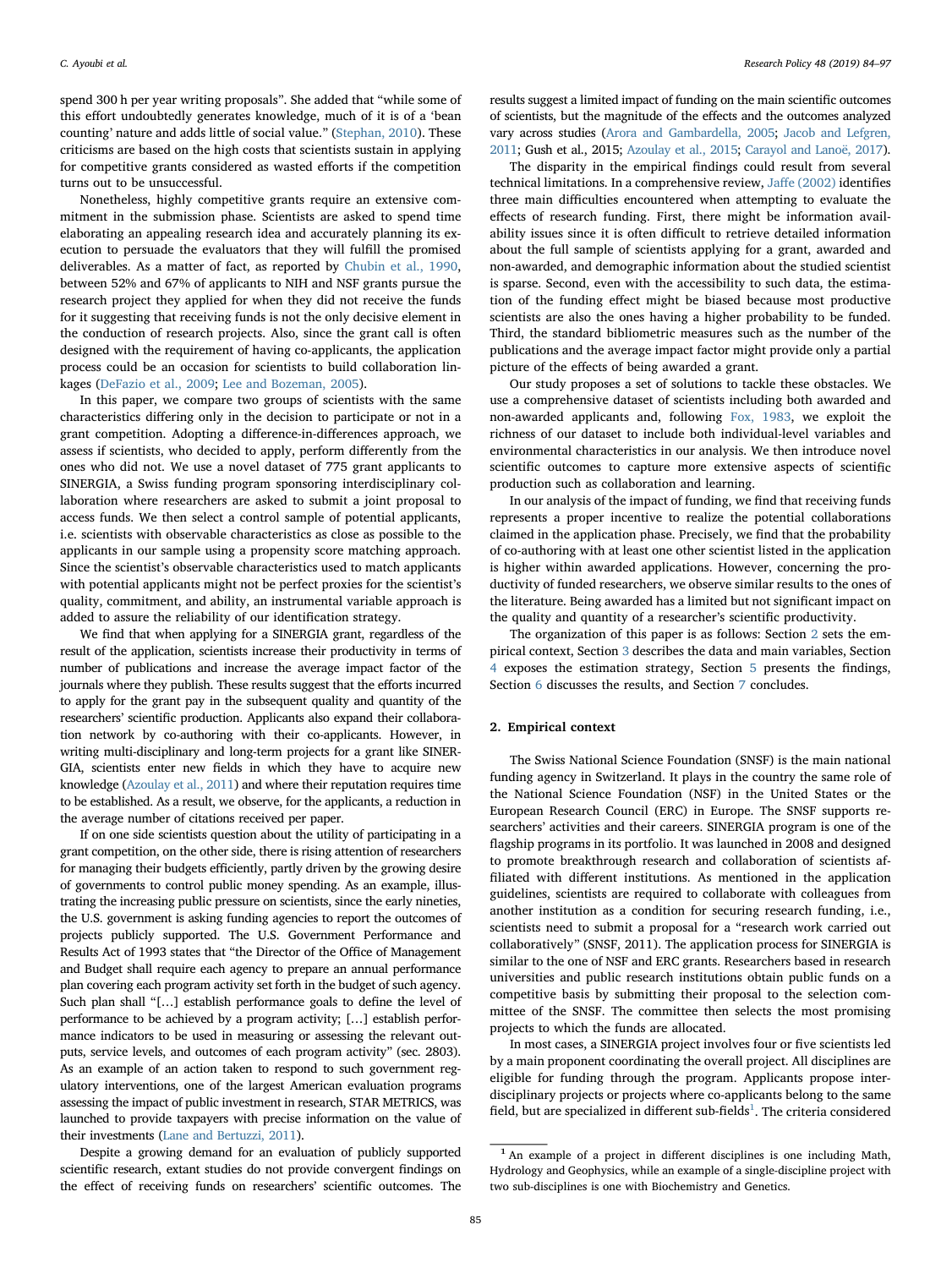in evaluating the application are the value added by the joint research approach, the research complementarities of the applying groups, and the coherence of the projected collaboration. The screening of applications is a two-step evaluation process. In the first step, external reviewers assign a provisional score to each application. In the second step, an internal committee of the SNSF, the Specialized Committee for Interdisciplinary Research, based in Bern, assigns a final score to each application using a scale where 6 is the highest score, and 1 the lowest. The evaluation process takes six months to be completed. The decision to award projects is also based on the funds available; all awarded projects received funds.

#### <span id="page-3-0"></span>3. Data

This section describes the characteristics of applications and applicants (paragraph [3.1\)](#page-3-1), illustrates the procedure applied to select a control sample of potential applicants (paragraph [3.2](#page-3-2)), and presents the scientific outcomes (paragraph [3.3\)](#page-5-1).

#### <span id="page-3-1"></span>3.1. Applications and applicants

The scarcity of information disclosed by the funding agencies about their application selection process has often limited the capacity of scholars to estimate the effects of public funding activities adopting ideal identification strategies. Our scientific partnership with SNSF provided us with the opportunity to have all –both awarded and nonawarded- grant applications submitted by Swiss researchers applying for the SINERGIA grant in the period [2](#page-3-3)008–2012 $^2$ . We also have access to the scores assigned to the applications, the final funding decisions, and demographic information about applicants. We complement this information with applicants' publication records using the Elsevier's Scopus database. To perform our analysis, we select applications in Engineering and Science & Medicine<sup>[3](#page-3-4)</sup>. Our final sample includes 255 grant applications and 775 distinct applicants. Our unit of analysis is the pair applicant-application. Considering that each applicant can be involved in more than one application, our sample counts 1060 applicant-application pairs. Precisely, in 22% of the cases, applicants persistently apply by participating to more than one call. However, only 8% of the applicants apply again after having been awarded.

As application characteristics, we consider five sets of variables measuring the application funding decision, the project size, its quality, the applicant team composition, and discipline. We capture the funding decision using a dummy that equals one if the application is awarded, zero otherwise (Awarded). The size of the research project is proxied by two variables, the Amount requested in Swiss Francs (CHF) and the number of co-applicants listed in the application document (N. of coapplicants). The quality of the project is evaluated using a variable that ranges from 1 to 6 according to the grade assigned by the selection committee to the application (Grade). We proxy the ethnic composition of the applicants' team using a dummy that equals one if all the applicants are affiliated with Swiss institutions (Swiss team) and their geographical dispersion using a continuous variable measuring the average distance in terms of travel time between the researcher's affiliation and the co-applicants' affiliations (Distance hours). For gender, we use a dummy that equals one if there is at least one female researcher among the co-applicants (At least one female researcher on the team). Finally, we identify the discipline of the application with a

dummy that equals one if the application is in the domain of Science and Medicine and zero if the application is in the domain of Engineering (Science & Medicine).

[Table 1](#page-4-0) reports the key figures describing application characteristics. The applications in our sample are composed, on average, by 4.19 members, with a minimum of 2 and maximum of 11 members. Concerning team composition, about 13% of the teams have only Swiss members, while the others are multi-national teams. When classified by discipline, 36% of the applications are in Engineering, whereas 64% are in Science & Medicine. A SINERGIA grant covers personnel costs, research costs, coordination costs and, to a limited extent, investment costs. The average amount requested per application is 1.67 million of CHF, with a minimum of 0.35 million CHF and a maximum of 6.85 million CHF. [Fig. 1](#page-4-1) represents the distribution of the number of grant applications by the score assigned and the final funding decision. A total of 9% of the applications obtained the maximum score, 6, and 45% of the applications were awarded.

As applicant characteristics, reported in [Table 2,](#page-4-2) we consider two sets of variables, respectively measuring the applicant's demographic and bibliometric characteristics before the application year. The demographic characteristics include a dummy that equals one if the researcher is a female and zero otherwise (Female) and the variable Seniority that measures the time since the first year of scientific activity of the researcher<sup>[4](#page-3-5)</sup>. We consider a set of bibliometric measures proxying the applicant's publication characteristics before the application year. These measures include a set of variables computed in the five years preceding the application: the publication count (Publication count preapplication), the average impact factor of the journals where the applicant published (Average IF pre-application), the average number of citations received per paper (Average citations pre-application), the yearly average number of authors per paper (Average authors pre-application), and the existence of at least one co-authored paper between the scientists and the other applicants (Co-applicant collaboration preapplication).

The SINERGIA funding program targets established researchers who demonstrated their ability to conduct excellent quality independent research. In most cases, applicants are associate or full professors with good publication records. The average seniority of the applicants is 18.52 years since the start of their research activity. The average number of applicants' publications is 31.35 in the five years preceding the application year. An average applicant has received 4.28 yearly citations per paper at the application time and has published on journals with an average impact factor of 5.59. When looking at gender distribution, 15% of applicants in our study sample are female. In 40% of the cases, the applicant researchers have established collaborations with the other applicants, i.e., they have co-authored at least one article with them in the five years preceding the application.

#### <span id="page-3-2"></span>3.2. Searching for a group of potential applicants

To estimate the effect of applying for a grant we construct a control sample of researchers who would have been eligible to apply but did not apply for a SINERGIA grant. To do so, we retrieve a group of potential applicants with profiles similar to the ones of the applicants of our sample. We find a potential applicant, i.e., a matched control, for each of the 1060 applicant-application pairs in our sample. To identify potential applicants, we proceed in two steps. First, we define a large pool of scientists eligible to apply for SINERGIA. Second, we extract from this pool of scientists the ones who match the profiles of the ap-

<span id="page-3-3"></span> $P$  all concerned applicants were contacted by the SNSF and had the possibility plicants using a propensity score matching approach.<br>to oppose the transmission of their data.

<span id="page-3-4"></span><sup>&</sup>lt;sup>3</sup> In this study, we exclude from the original sample applications in the Humanities and Social Sciences since book contributions represent a significant part of the field publication outcomes and are not collected with accuracy in the Elsevier's Scopus database. Applications in the Humanities and Social Sciences represent 19% of the total sample.

<span id="page-3-5"></span><sup>&</sup>lt;sup>4</sup> To identify this beginning year, we track the first publication authored by the researcher looking at her self-citations within the publications available in our study sample (2003-2015). We consider this publication year as a proxy for the year when the researcher started her activity.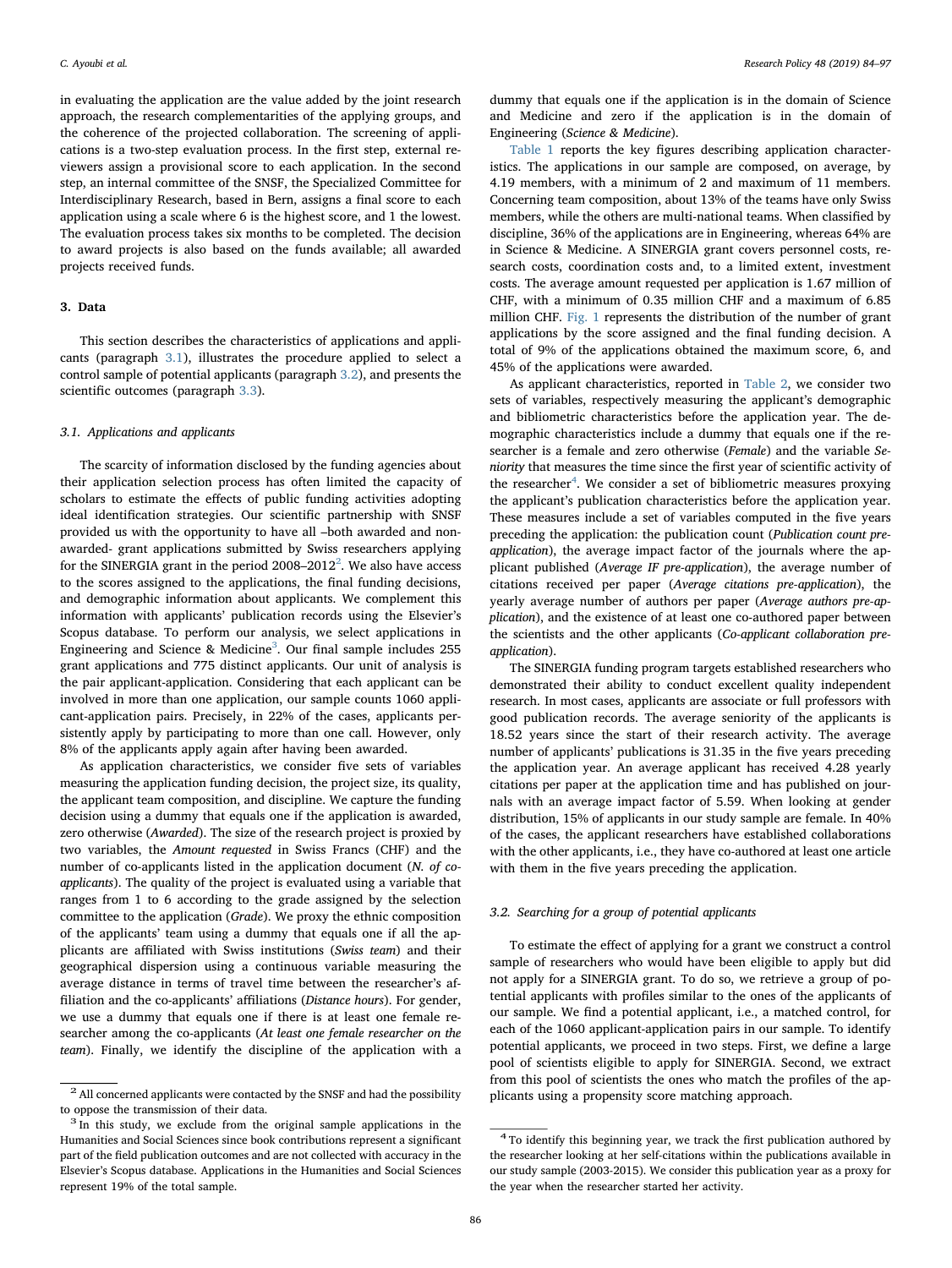<span id="page-4-0"></span>Application characteristics (Number of applications = 255).

|                                            | Mean | Std. Dev. | Min      | Max   |
|--------------------------------------------|------|-----------|----------|-------|
| Awarded                                    | 0.45 | 0.50      | $\Omega$ |       |
| Amount requested (in million CHF)          | 1.67 | 0.76      | 0.35     | 6.85  |
| N. of co-applicants                        | 4.19 | 1.59      | 2        | 11    |
| Grade                                      | 3.39 | 1.60      | 1        | 6     |
| Swiss team                                 | 0.13 | 0.33      | $\Omega$ | 1     |
| At least one female researcher on the team | 0.36 | 0.41      | $\Omega$ | 1     |
| Distance hours                             | 4.39 | 3.59      | 1        | 19.75 |
| Science & Medicine                         | 0.64 | 0.48      | $\Omega$ |       |
|                                            |      |           |          |       |

The table shows the key figures concerning the 255 grant applications included in our sample. The table reports mean, standard deviation, minimum and maximum values of five sets of variables regarding the application funding decision (Awarded), the project size (Amount requested and N. of co-applicants), its quality (Grade), the applicant team composition (Swiss team, At least one female researcher on the team, and Distance hours), and the main discipline of the application (Science & Medicine).

<span id="page-4-1"></span>

Non-awarded Awarded

Fig. 1. Distribution of the number of grant applications by the score assigned and final funding decision.

The figure shows the distribution of the grant applications according to the grade assigned by the evaluation committee. The grades range from 1 to 6, where 6 is the highest grade.

#### <span id="page-4-2"></span>Table 2

|  | Applicant characteristics (Number of applicants = 775). |  |  |  |  |  |
|--|---------------------------------------------------------|--|--|--|--|--|
|--|---------------------------------------------------------|--|--|--|--|--|

|                                            | Mean  | Std. Dev. | Min  | Max    |
|--------------------------------------------|-------|-----------|------|--------|
| Seniority                                  | 18.52 | 9.37      | 0.00 | 53.00  |
| Female                                     | 0.15  | 0.36      | 0.00 | 1.00   |
| Publication count pre-application          | 31.35 | 27.29     | 1.00 | 225.00 |
| Average IF pre-application                 | 5.59  | 3.60      | 0.10 | 28.61  |
| Average citations pre-application          | 4.28  | 4.26      | 0.04 | 48.62  |
| Average authors pre-application            | 5.14  | 1.13      | 1.00 | 10.40  |
| Co-applicant collaboration pre-application | 0.40  | 0.47      | 0.00 | 1.00   |

The table shows the key figures concerning the 775 grant applicants included in our sample. It reports the mean, standard deviation, minimum and maximum values of two sets of variables regarding the applicants' demographic characteristics (Seniority and Female) and the applicants' bibliometric characteristics (Publication count pre-application, Average IF pre-application, Average citations preapplication, Average authors pre-application, and Co-applicant collaboration preapplication).

We consider as eligible scientists all the publishing scientists af-filiated with one of the twelve major Swiss universities.<sup>[5](#page-4-3)</sup> From all the publications of the scientists affiliated with those universities in the

period 2003–2015, we retrieve 25,715 authors who were active in the period 2008–2012, i.e., the period during which the SINERGIA grants were awarded. We consider a scientist active in a given year t if she has at least one publication in the time window [t-5,t-1] and at least one in [ $t$ ,t+4]. Each of the 25,715 scientists is observed yearly leading us to a pool of 86,694 scientist-year pairs.

To extract from the pool of scientist-year pairs the most appropriate control for each applicant-application pair we use a propensity score matching based on a logit estimation of the probability of applying for  $SINERGIA<sup>6</sup>$  $SINERGIA<sup>6</sup>$  $SINERGIA<sup>6</sup>$ . In this estimation, the dependent variable (Applicant) equals one for the 1060 applicant-application pairs and zero for all the remaining scientist-year pairs in the pool. We identify 1060 controls, one for each of the 1060 applicant-application pairs. We define the 1060 controls as the potential applicants to the SIENRGIA grant.

To identify potential applicants, we consider as relevant matching characteristics: the researcher's Seniority, her fundraising profile and her bibliometric characteristics before the application year<sup>[7](#page-4-5)</sup>. The fundraising profile of a scientist is captured through two variables: Other active funding and Previous expired funding. The variable Other active funding is a dummy which equals one if the scientist has at least one active project granted (other than SINERGIA) at the moment of the application and zero otherwise, while the variable Previous expired funding is a dummy which equals one if the scientist has raised funds in the past with a grant that was expired at the moment of the application to SINERGIA and zero otherwise. As funding, we consider the European Union grants $8$  and the SNSF grants other than SINERGIA $9$ .

The bibliometric characteristics include the variables Publication count pre-application, Average citations pre-application, Average IF pre-application, Average authors pre-application<sup>10</sup>. To improve the matching quality, we include in the regression the average yearly variation of the bibliometric characteristics. These additional variables allow us to take also into account the trends of these bibliometric indicators over the 5-year window considered. Precisely, we calculate the average yearly growth (decline) of the publication count over the five years of observation preceding the application year (Average publication trend). Similarly, we construct the variable Average citation trend, Average IF trend, and Average authors trend. To account for the continuity in the productivity of the scientists, we add as further bibliometric characteristic the variable Productivity break which counts the number of years without any publication in the five-year window preceding the application year [\(Mairesse and Pezzoni, 2015\)](#page-14-13).

We also include as relevant matching characteristic the stock of knowledge of the scientist before the application year. The stock of knowledge, as more extensively described in paragraph 3.3, is represented by the number of distinct journals listed in the references of the articles published by the scientist in the five years preceding the

<span id="page-4-3"></span><sup>5</sup> University of Neuchatel, ETHZ, EPFL, University of Lausanne, University of Fribourg, University of Genève, University of Bern, University of Basel, University of Lugano, University of Zurich, University of Luzern, and University of St. Gallen.

<span id="page-4-4"></span> $^6$  To be conservative, and exclude the possibility that some of our results are driven by some loosely matched controls, we also limit the analysis to the controls having a propensity score different by less than 1% from the one of the actual applicant they are matched with. Our results remain stable across the

<span id="page-4-5"></span>two approaches.<br><sup>7</sup> For a potential applicant, we consider as application year the year when her matched applicant submitted her application. <sup>8</sup> From the European Union we retrieved the data of the grants awarded

<span id="page-4-6"></span>between 1998 and 2013, namely FP5 (1998-2002), FP6 (2002-2006) and FP7 (2007-2013). We collected this data on the CORDIS platform online ([https://](https://data.europa.eu)

<span id="page-4-7"></span>[data.europa.eu\)](https://data.europa.eu). 9 For Switzerland, we used the P3 database of the Swiss National Science Foundation (SNSF) which makes data available on the projects and people that it has supported [\(http://p3.snf.ch](http://p3.snf.ch)).  $10$ As a robustness check, we considered the logarithmic transformations of

<span id="page-4-8"></span>Publication count pre-application, Average IF pre-application, Average citations preapplication, and Average authors pre-application when predicting the propensity scores presented in [Table 3](#page-5-2). The estimation of the coefficients of the interaction term Applicant\*Post-Application in this case are similar to the ones reported in [Table 6.](#page-8-1) The results of this check are available upon request.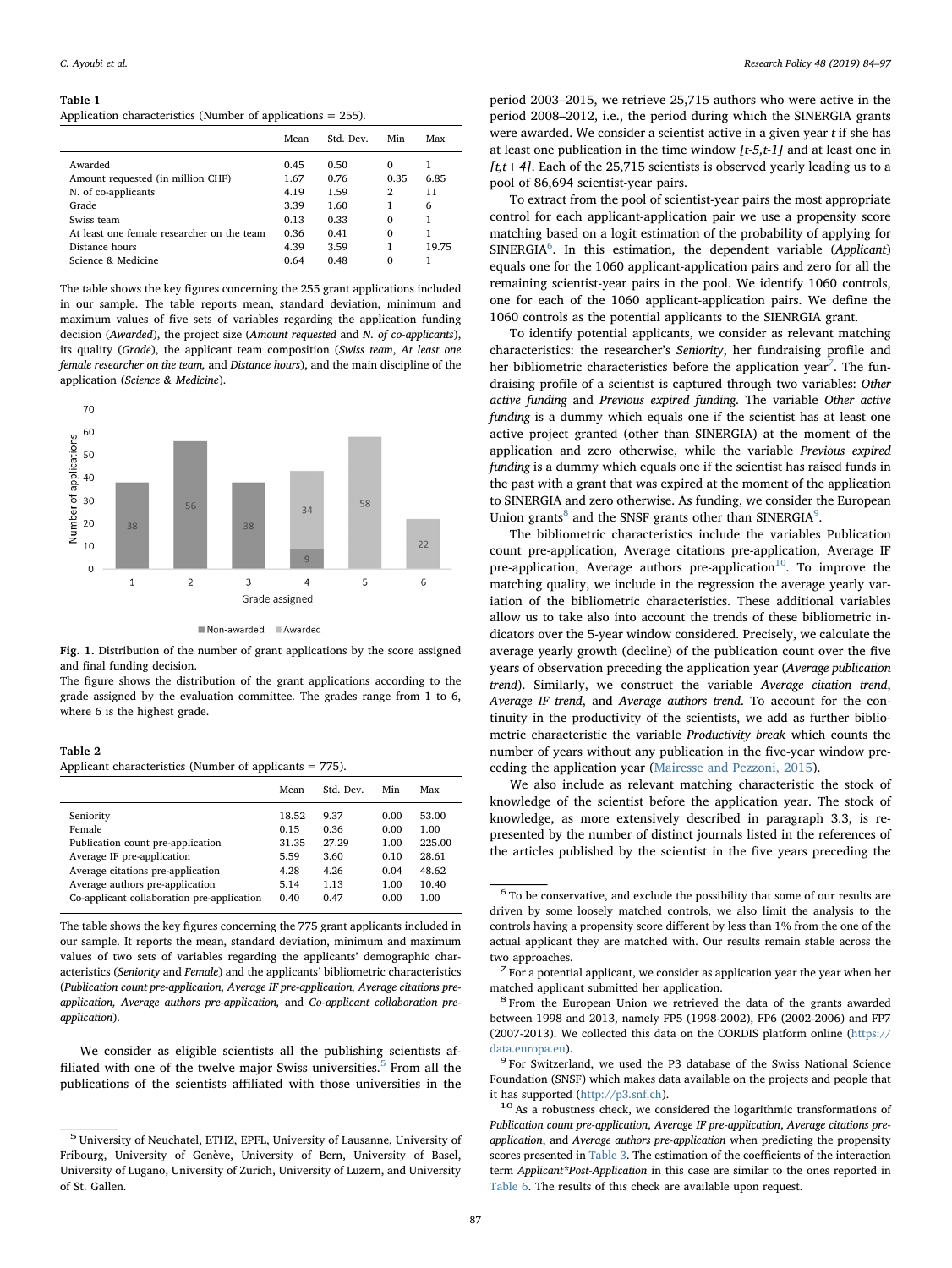#### application (N. of journals pre-application).

Finally, we control for Application year, Affiliation, and Discipline $11$ fixed effects. [Table 3](#page-5-2) shows the logit estimation of the regression used to predict the matching probability.

[Table 4](#page-6-0) shows the descriptive statistics for four groups of researchers: awarded applicants, non-awarded applicants, the entire set of applicants, and the potential applicants selected with the propensity score matching approach. Statistical *t*-tests on the averages of the main bibliometric characteristics of applicants (column 3) and potential applicants (column 4) do not reject the null hypothesis that the two groups have the same averages. This evidence confirms the accuracy in the selection of potential applicants with profiles similar to the applicants. The only case where we reject the null hypothesis of the t-test is for the variable N. of journals pre-application<sup>12</sup>.

#### <span id="page-5-1"></span>3.3. Scientific outcomes

We measure scientists' outcomes along five dimensions. The first three dimensions are standard bibliometric measures commonly used in the literature. We then add two novel measures to draw a more extensive picture of the outcomes scientists can achieve in their scientific research. All these variables are computed in the five-year window after the SINERGIA application year.

In assessing publication quantity and quality of scientists, we use standard bibliometric measures: publication count, citations and impact factor. Following the mainstream literature [\(Arora and Gambardella,](#page-13-3) [2005;](#page-13-3) [Carayol and Lanoë, 2017](#page-14-10)), we account for the publication quantity as the count of papers published by a scientist (Publication count). As for publication quality, we use impact factor (Average IF) and citations (Average citations) as two quality measures capturing different aspects of the impact of a publication. Citations indicate the number of times other scientists refer to a work and could be defined as the "peer assessments of the significance of scientists' contributions" ([Cole and](#page-14-14) [Zuckerman, 1984,](#page-14-14) pp. 231). The impact factor expresses the quality of the journal where a work is published [\(Long, 1992](#page-14-15)). For a work, being published in a journal with a high impact factor is commonly seen as a signal of high intrinsic quality.

When measuring the impact of a scientific grant with the standard bibliometric outcomes, as stated by Jaff[e \(2002\)](#page-14-11), we are only "examining this tiny piece of a very complicated puzzle […], we are not looking at the spillovers that are perhaps the true reason for these programs." In our case, collaboration and knowledge transfer are stated as "true reasons" for implementing the grant. We consider two novel measures aiming to capture these two core aspects of the SINERGIA grant: successful collaboration and individual learning.

To measure successful scientific collaborations, we consider the work relationship consolidated among SINERGIA co-applicants through a co-authorship. Specifically, we measure a successful collaboration as a dummy (Co-applicant collaboration) that equals one if a scientist coauthors at least one paper with her co-applicants and equals zero if she does not.

To measure the knowledge transfer among scientists, we construct a novel measure of individual learning. As stated by [Huber \(1991\)](#page-14-16), "Learning consists in knowledge acquired by any unit of an organization and available for acting upon." Hence, building on [Ayoubi et al.](#page-13-5)

#### <span id="page-5-2"></span>Table 3

Propensity score matching regression, logit estimation.

|                                     | Logit               |
|-------------------------------------|---------------------|
|                                     | Applicant           |
| Seniority                           | 0.00015             |
|                                     | $(-0.0094; 0.0097)$ |
| Other active funding                | $1.13***$           |
|                                     | (0.92; 1.33)        |
| Previous expired funding            | 0.16                |
|                                     | $(-0.045; 0.37)$    |
| Publication count pre-application   | $0.018***$          |
|                                     | (0.013; 0.023)      |
| Average IF pre-application          | $0.079***$          |
|                                     | (0.050; 0.11)       |
| Average citations pre-application   | $-0.13***$          |
|                                     | $(-0.17; -0.10)$    |
| Average authors pre-application     | $0.71***$           |
|                                     | (0.66; 0.75)        |
| Average publication trend           | 0.040               |
|                                     | $(-0.024; 0.10)$    |
| Average IF trend                    | $-0.044$            |
|                                     | $(-0.12; 0.027)$    |
| Average citation trend              | $-0.023$            |
|                                     | $(-0.088; 0.042)$   |
| Average authors trend               | $-0.045$            |
|                                     | $(-0.16; 0.066)$    |
| Productivity break                  | $-1.49***$          |
|                                     | $(-1.63; -1.34)$    |
| Log(N. of journals pre-application) | $0.74***$           |
|                                     | (0.58; 0.91)        |
| Constant                            | $-8.27***$          |
|                                     | $(-9.06; -7.48)$    |
| Dummy Application year              | Yes                 |
| Dummy Discipline                    | Yes                 |
| Dummy Affiliation                   | Yes                 |
| N. of Scientists                    | 25715               |
| Observations                        | 86694               |
| Pseudo R2                           | 0.60                |

The table shows the coefficients estimated for the regression predicting the probability of applying for a SINERGIA grant as a function of a scientist's demographic and bibliometric characteristics. The regressors include fixed effects for Application year, Affiliation, and Discipline. The dependent variable is a dummy that equals one if the scientist applies to SINERGIA, zero otherwise. The 86,694 observations refer to the entire pool of scientist-year pairs from which we extract 1060 potential applicants, one for each 1060 applicant-application pairs. We estimate a Logit model. In reporting the statistical significance of the coefficients, we apply the standard thresholds i.e. \*\*\*  $\rm p \, < \, 0.01,\, ^{\ast \ast} \, p \, < \, 0.05,\, ^{\ast \, \ast} \, p \, < \, 0.1.\,$  95% confidence intervals are reported in parenthesis below each coefficient following [Cumming, 2013,](#page-14-18) [2014](#page-14-19)).

[\(2017\),](#page-13-5) we define individual learning as the increment to the stock of knowledge of a scientist between two periods. Following [Uzzi et al.](#page-14-17) [\(2013\),](#page-14-17) we use the journals cited as the building blocks of knowledge and thus consider the knowledge stock of a scientist at a given point in time as the journals that she cited in her publications. Our proxy for individual learning is then the difference between the knowledge stock of the scientist before and after the application time. Specifically, we measure individual learning at a given moment as the number of distinct journals in the references of the publications of the scientist not observed in a previous period (Learning).

[Table 5](#page-6-1) shows the descriptive statistics of the scientist's outcomes for the applicants (distinguishing awarded and not awarded) and the potential applicants selected.

#### <span id="page-5-0"></span>4. Methodology

#### 4.1. Estimation strategy

To estimate both the effects of applying for a grant and receiving the funds, we rely on a difference-in-differences approach where we compare the changes in scientific outcomes between before and after

<span id="page-5-3"></span> $^{\rm 11}$  See Appendix A for a detailed description of the attribution of disciplines to scientists.<br> $12$  To test the robustness of our analysis, we conducted two additional ro-

<span id="page-5-4"></span>bustness exercises. One where we restrict the study sample to the applicantpotential applicant pairs having a highly similar propensity score and one where we construct a control sample for which N. of journals pre-application is the main matching criterion. Our results remain stable across these two additional control samples. The results of the econometric exercises described in Section [4](#page-5-0) (Methodology) and conducted using these two alternative control samples are reported in the Online Supplementary Material.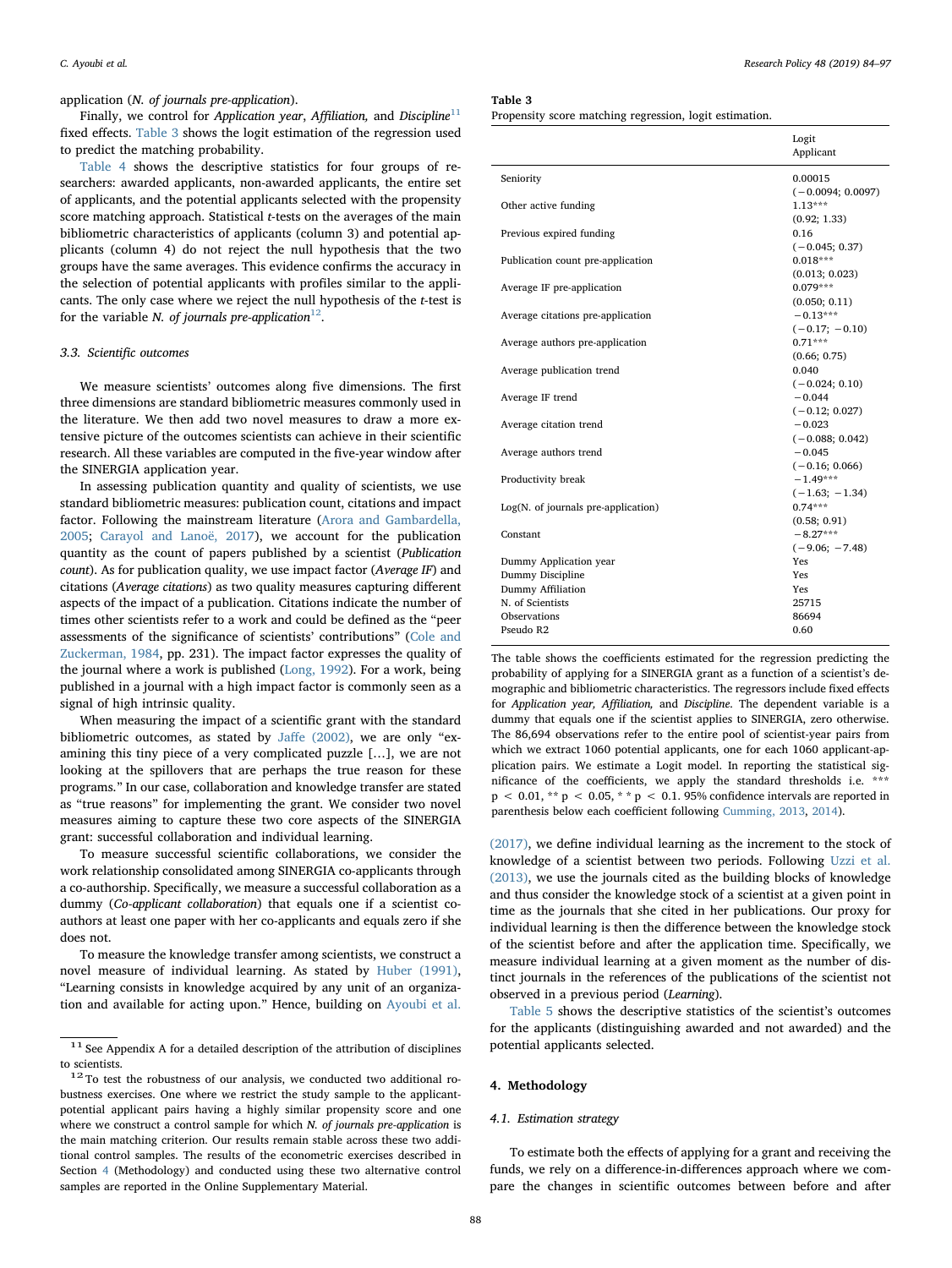<span id="page-6-0"></span>Descriptive statistics for the four groups of scientists before the application year.

|                                            | (1)<br>Awarded (469 obs.) |      |        | (2)<br>Non-Awarded (591 obs.)    |      |        |
|--------------------------------------------|---------------------------|------|--------|----------------------------------|------|--------|
|                                            | Mean                      | Min  | Max    | Mean                             | Min  | Max    |
| Publication count pre-application          | 30.23                     | 1.00 | 225.00 | 34.34                            | 2.00 | 183.00 |
| Average IF pre-application                 | 6.14                      | 0.10 | 19.97  | 5.19                             | 0.10 | 28.61  |
| Average citations pre-application          | 4.61                      | 0.12 | 38.67  | 4.03                             | 0.04 | 48.62  |
| Co-applicant collaboration pre-application | 0.37                      | 0.00 | 1.00   | 0.42                             | 0.00 | 1.00   |
| N. of journals pre-application             | 125.35                    | 1.00 | 495.00 | 135.50                           | 1.00 | 594.00 |
| Average authors pre-application            | 5.26                      | 1.00 | 10.40  | 5.08                             | 1.33 | 10.16  |
| Seniority                                  | 17.37                     | 0.00 | 50.00  | 17.95                            | 0.00 | 52.00  |
| Other active funding                       | 0.48                      | 0.00 | 1.00   | 0.38                             | 0.00 | 1.00   |
| Previous expired funding                   | 0.37                      | 0.00 | 1.00   | 0.35                             | 0.00 | 1.00   |
| Productivity break                         | 0.50                      | 0.00 | 4.00   | 0.41                             | 0.00 | 4.00   |
|                                            | (3)                       |      |        | (4)                              |      |        |
|                                            | Applicants (1060 obs.)    |      |        | Potential Applicants (1060 obs.) |      |        |
| Publication count pre-application          | 32.52                     | 1.00 | 225.00 | 30.59                            | 1.00 | 191.00 |
| Average IF pre-application                 | 5.61                      | 0.10 | 28.61  | 5.51                             | 0.10 | 35.21  |
| Average citations pre-application          | 4.29                      | 0.04 | 48.62  | 4.18                             | 0.01 | 32.24  |
| Co-applicant collaboration pre-application | 0.40                      | 0.00 | 1.00   | 0.02                             | 0.00 | 1.00   |
| N. of journals pre-application             | 131.01                    | 1.00 | 594.00 | 114.50                           | 2.00 | 515.00 |
| Average authors pre-application            | 5.16                      | 1.00 | 10.40  | 4.87                             | 1.25 | 15.00  |
| Seniority                                  | 17.69                     | 0.00 | 52.00  | 17.93                            | 0.00 | 52.00  |
| Other active funding                       | 0.43                      | 0.00 | 1.00   | 0.46                             | 0.00 | 1.00   |
| Previous expired funding                   | 0.36                      | 0.00 | 1.00   | 0.40                             | 0.00 | 1.00   |
| Productivity break                         | 0.45                      | 0.00 | 4.00   | 0.54                             | 0.00 | 4.00   |

The table shows the average bibliometric characteristics before the application year for four groups of scientists: Awarded applicants (469 obs.), non-awarded applicants (591 obs.), whole sample of the applicants (1060 obs.), and potential applicants selected according to the propensity score matching procedure (1060 obs.). Comparing the characteristics of Applicants and Potential applicants (Columns 3 and 4), we find no statistical difference, i.e. p-value > 0.1, of the means of the two groups in terms of Publication count pre-application, Average IF pre-application, Average citations pre-application, Average authors pre-application, Seniority, Other active funding, Previous expired funding, and Productivity break.

#### <span id="page-6-1"></span>Table 5

Descriptive statistics for the scientist's outcomes after the application year.

|                            | (1)<br>Awarded (469 obs.) |      |        | (2)<br>Non-Awarded (591 obs.)    |      |        |
|----------------------------|---------------------------|------|--------|----------------------------------|------|--------|
|                            | Mean                      | Min  | Max    | Mean                             | Min  | Max    |
| Publication count          | 36.28                     | 1.00 | 189.00 | 38.64                            | 2.00 | 251.00 |
| Average IF                 | 5.95                      | 0.73 | 20.48  | 4.97                             | 0.10 | 19.78  |
| Average citations          | 2.82                      | 0.03 | 17.38  | 2.36                             | 0.06 | 27.55  |
| Co-applicant collaboration | 0.71                      | 0.00 | 1.00   | 0.61                             | 0.00 | 1.00   |
| Learning                   | 95.46                     | 1.00 | 368.00 | 101.74                           | 2.00 | 556.00 |
|                            | (3)                       |      |        | (4)                              |      |        |
|                            | Applicants (1060 obs.)    |      |        | Potential Applicants (1060 obs.) |      |        |
| Publication count          | 37.60                     | 1.00 | 251.00 | 30.39                            | 1.00 | 165.00 |
| Average IF                 | 5.40                      | 0.10 | 20.48  | 5.21                             | 0.10 | 31.96  |
| Average citations          | 2.56                      | 0.03 | 27.55  | 3.93                             | 0.11 | 78.13  |
| Co-applicant collaboration | 0.66                      | 0.00 | 1.00   | 0.01                             | 0.00 | 1.00   |
| Learning                   | 98.96                     | 1.00 | 556.00 | 70.22                            | 1.00 | 318.00 |

The table shows the descriptive statistics of the scientific outcomes after the application year for four groups of scientists: Awarded applicants (469 obs.), nonawarded applicants (591 obs.), whole sample of the applicants (1060 obs.), and potential applicants selected according to the Propensity Score Matching procedure (1060 obs.). The five variables included in the table, Publication count, Average IF, Average citations, Co-applicant collaboration, and Learning are the dependent variables of the regression models estimated in Section [5.](#page-7-0)

applying or receiving the funds ([Angrist and Pischke, 2009](#page-13-6)). The identifying assumption is that a scientist's outcome trends would be the same in the absence of the treatment represented by applying for the grant program and receiving the funds $13$ , respectively.

#### 4.2. Effect of applying

To formally evaluate whether applying has a significant effect on the subsequent scientist's outcomes we compare the applying scientists to the matched control sample of potential applicants described in paragraph [3.2](#page-3-2) above.

For estimating the application effect, we rely on the equivalent formulation of the difference-in-differences reported in Eq. [\(1\)](#page-6-3) and estimated with an Ordinary Least Squares (OLS).

<span id="page-6-3"></span>Scientist's outcome<sub>it</sub>= $\beta_0 + \beta_1$  Applicant<sub>i</sub> +  $\beta_2$  Post-Application<sub>it</sub> +

<span id="page-6-2"></span><sup>13</sup> We formally test for this assumption using the fully flexible model for parallel paths introduced by [Mora and Reggio \(2017\)](#page-14-20) and find that our sample fulfills this identifying assumption.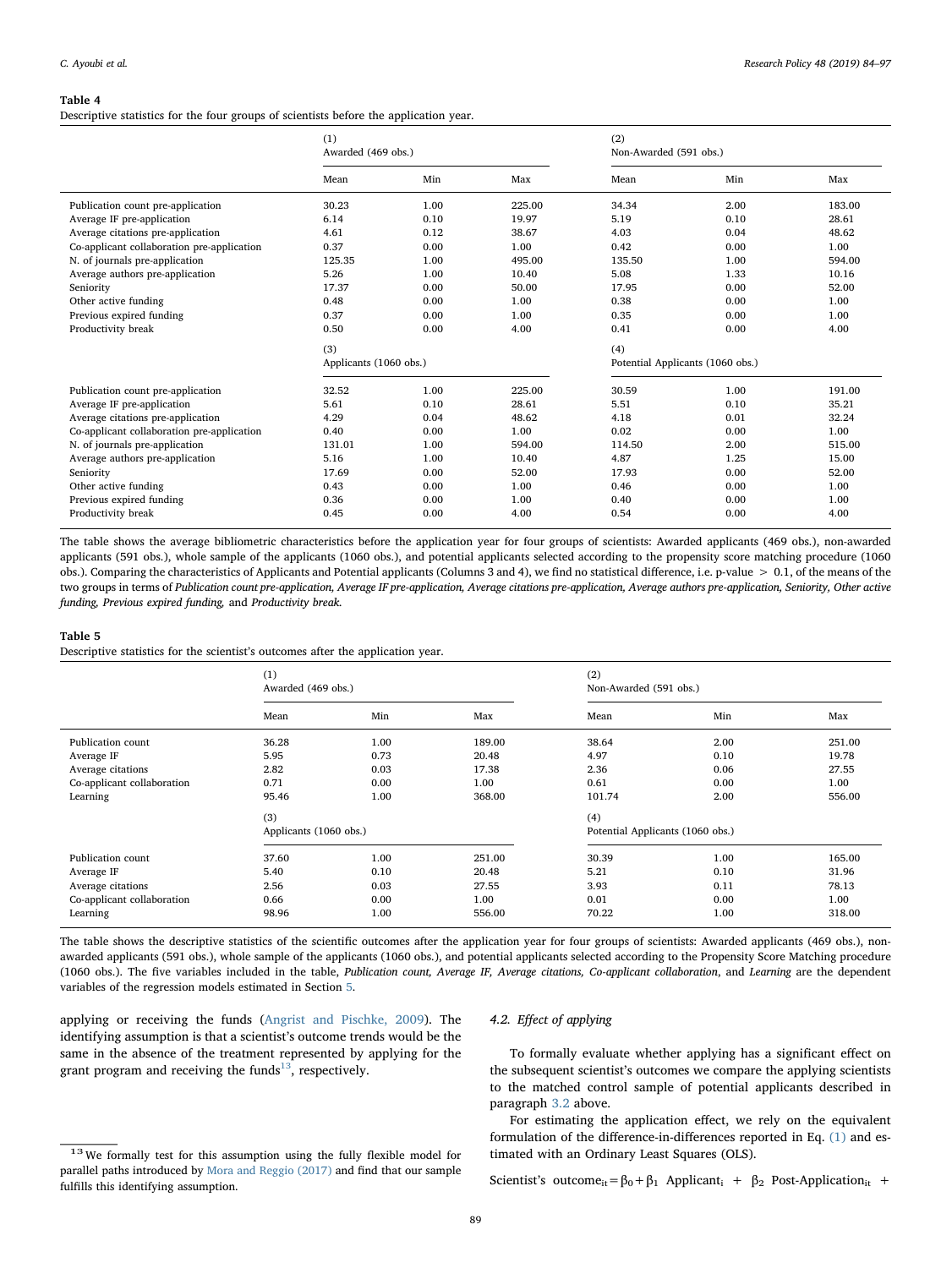$\beta_3$ (Applicant<sub>i</sub>\*Post-Application<sub>it</sub>) + (Scientist's characteristics<sub>i</sub>)'  $\beta_4$  $+\varepsilon_{it}$  (1)

Where  $i$  and  $t$  refer to the scientist  $i$  observed at time  $t$ . We observe the scientist in two periods, before her application  $(t=0)$  and after her application  $(t=1)$ . To define the two periods for a potential applicant who, by definition, does not apply to SINERGIA, we use the application year of her matched applicant.

The variable *Scientist's* outcome $i$ <sub>t</sub> is, in turn, one of the five dependent variables described in paragraph [3.3](#page-5-1) (Publication count, Average IF, Average citations, Co-applicant collaboration, Learning). All the dependent variables, with the exception of Co-applicant collaboration, are logtransformed $14$ .

The dummy  $Application_i$  equals one if scientist  $i$  is an applicant to SINERGIA and zero otherwise. Post-Application<sub>it</sub> is a time dummy that takes a value of zero if we observe the scientist i's outcomes before her application  $(t=0)$ , and a value of one if we observe the scientist's outcomes after ( $t=1$ ). The interaction term Applicant<sub>i</sub>\*Post-Application<sub>it</sub> marks a scientist i who experienced the application and whose outcomes are observed after the application time. The estimated coefficients of this interaction measure the effect of applying for a SINERGIA  $grant$ <sup>15</sup>.

The vector Scientist's characteristics includes the variable Seniority as well as the Application year, Affiliation, and Discipline fixed effects.

A potential issue with our results could come from the endogeneity arising due to applicants' self-selection. The propensity score matching along with the difference-in-differences approach described in this section are meant to take into account this concern. In Appendix B, we present an additional estimation exercise using an instrumental variable approach evaluating the impact of applying for a grant ([Wooldridge, 2012\)](#page-14-21). Our main results remain stable across the different econometric exercises.

#### 4.3. Effect of being awarded

After having evaluated the impact of applying, we focus our attention on the subsample of applicant scientists, and we estimate the effect of being awarded a SINERGIA following Eq. [\(2\)](#page-7-3).

<span id="page-7-3"></span>Scientist's outcome<sub>it</sub> =  $\beta_0 + \beta_1$  Awarded<sub>i</sub> +  $\beta_2$  Post-Application<sub>it</sub> +  $\beta_3$ (Awarded<sub>i</sub>\*Post-Application<sub>it</sub>) + (Scientist's characteristics<sub>i</sub>)'  $β<sub>4</sub> + (Application characteristics<sub>i</sub>)' β<sub>5</sub> + ε<sub>it</sub>$  (2)

Where  $i$  and  $t$  refer to the scientist  $i$  observed at time  $t$ . We observe the scientist in two periods, before the application  $(t=0)$  and after the application ( $t=1$ ). The variable *Scientist's outcome<sub>it</sub>* is, in turn, one of the five dependent variables described in paragraph 3.3 above (Publication count, Average IF, Average citations, Co-applicant collaboration, Learning). All the dependent variables, with the exception of Coapplicant collaboration, are log-transformed $^{16}$  $^{16}$  $^{16}$ .

The dummy  $Awarded_i$  equals one if scientist i was awarded a SIN-ERGIA grant and zero otherwise. Post-Application $u_i$  is a time dummy that takes a value of 0 if we observe the scientist i's outcomes before the application ( $t=0$ ), and a value of 1 if we observe the scientist's outcomes after ( $t=1$ ). The interaction term Awarded<sub>i</sub>\*Post-Application<sub>it</sub> marks a scientist  $i$  who was awarded a grant and whose outcomes are observed after the application time. The estimated coefficients of this interaction measure the effect of being awarded a SINERGIA grant.

The vector Scientist's characteristics includes the variables Seniority, Female, Other active funding, and Previous active funding as well as the Application year, Affiliation, and Discipline fixed effects. The vector Application characteristics includes the variable Grade, the dummies Swiss Team, At least one female researcher, Science & Medicine, and the continuous variables Log(Amount requested), Log(N. of co-applicants), Log(N. of disciplines), and  $Log(1+Distance hours)$ . We also control for the presence of previous applications to SINERGIA and previous awarded SINERGIA applications using two dummies, Previous SINERGIA application and Previous SINERGIA awarded. The first variable equals one if the applicant has at least one previous application to SINERGIA and the second equals one if the applicant has at least one previous SINERGIA awarded, zero otherwise.

#### <span id="page-7-0"></span>5. Results

This section summarizes the results of the two main regressions described in Section [4.](#page-5-0) First, we present the main findings for the difference-in-differences regression estimating the effect of applying for the SINERGIA grant  $(Eq. (1))$  $(Eq. (1))$  $(Eq. (1))$ <sup>17</sup>. Second, we present the results of the regression estimating the impact of receiving the funds (Eq. [\(2\)\)](#page-7-3). Following the novel approach of [Cumming, 2013](#page-14-18), [2014\)](#page-14-19), we report confidence intervals in parenthesis below the coefficient estimates in all the regression tables of this paper.

[Table 6](#page-8-1) reports the impact of applying for a SINERGIA grant. Columns 1–3 cover the regression results for the three standard bibliometric measures: Publication count in logarithmic terms (Log(Publication count)) in column 1, the average impact factor of the journals where the scientist publishes in logarithmic terms (Log(Average IF)) in column 2, and the average number of citations received per paper in logarithmic terms (Log(Average citations)) in column 3. Column 4 and 5 report the results for the dummy co-applicants' collaboration realized (Co-applicant collaboration) and the individual learning of scientist in logarithmic terms (Log (Learning)), respectively.

We find that scientists who applied for a SINERGIA grant are more productive in quantitative terms than scientists who did not apply. Specifically, applicants publish on average 43% papers more than nonapplicant in the five-year window following the application. We also observe that they increase the average impact factor of the journals where they publish by 7%. However, applicants' articles receive, on average, 33% fewer yearly citations than those of the potential applicants. Applicants have a 19% higher probability of establishing a coauthorship with their co-applicants than potential applicants and learn more on average.

[Table 7](#page-9-0) shows the results of the estimation of Equation [2](#page-2-0) comparing

<span id="page-7-1"></span><sup>14</sup> Note that this log transformation is possible since all the values of the variables of interest are strictly positive for all the scientists of our sample (See

<span id="page-7-2"></span>minimum values in [Table 5\)](#page-6-1).  $15$  In comparing applicant versus potential applicant scientists, the heterogeneity of the former category might bias our results. Specifically, applicant scientists include awarded and non-awarded scientists that might behave in a different way. To address this concern, we run a robustness check where we include as controls the variable Awarded and the interaction term Awarded\*Post-Application. The new results, available in the Online Supplementary Material, are consistent with the results reported in [Table 6.](#page-8-1) <sup>16</sup> Although some previous studies apply a Regression Discontinuity Design

<span id="page-7-4"></span><sup>(</sup>RDD) approach ([Jacob and Lefgren, 2011\)](#page-14-9), this approach is not suitable in our case. The main reason is that we do not have a ranking of the applications but six grades, from 1 to 6. For us, the threshold is located at grade 4 since all the applications above it are awarded while none of the ones below are. We cannot rank the applications within grade 4 to position correctly the threshold. This limitation is related to the procedure used by SNSF to select the awarded

<sup>(</sup>footnote continued)

applications graded 4. All the application graded 4 go through a second round of evaluation where the committee revise each application but without producing a ranking. In order to test the robustness of our results with an approach similar to the RDD, we conduct our analysis by restricting our sample to applications of comparable quality, i.e. those graded 3 or 4. The results, available in the Online Supplementary Material, are consistent with the results reported in [Table 7](#page-9-0). 17 For the two discrete variables *Publication count* and *Learning* we also per-

<span id="page-7-5"></span>formed a Poisson estimation. The results of these estimations, available in the Online Supplementary Material, are consistent with the results reported in [Table 6.](#page-8-1)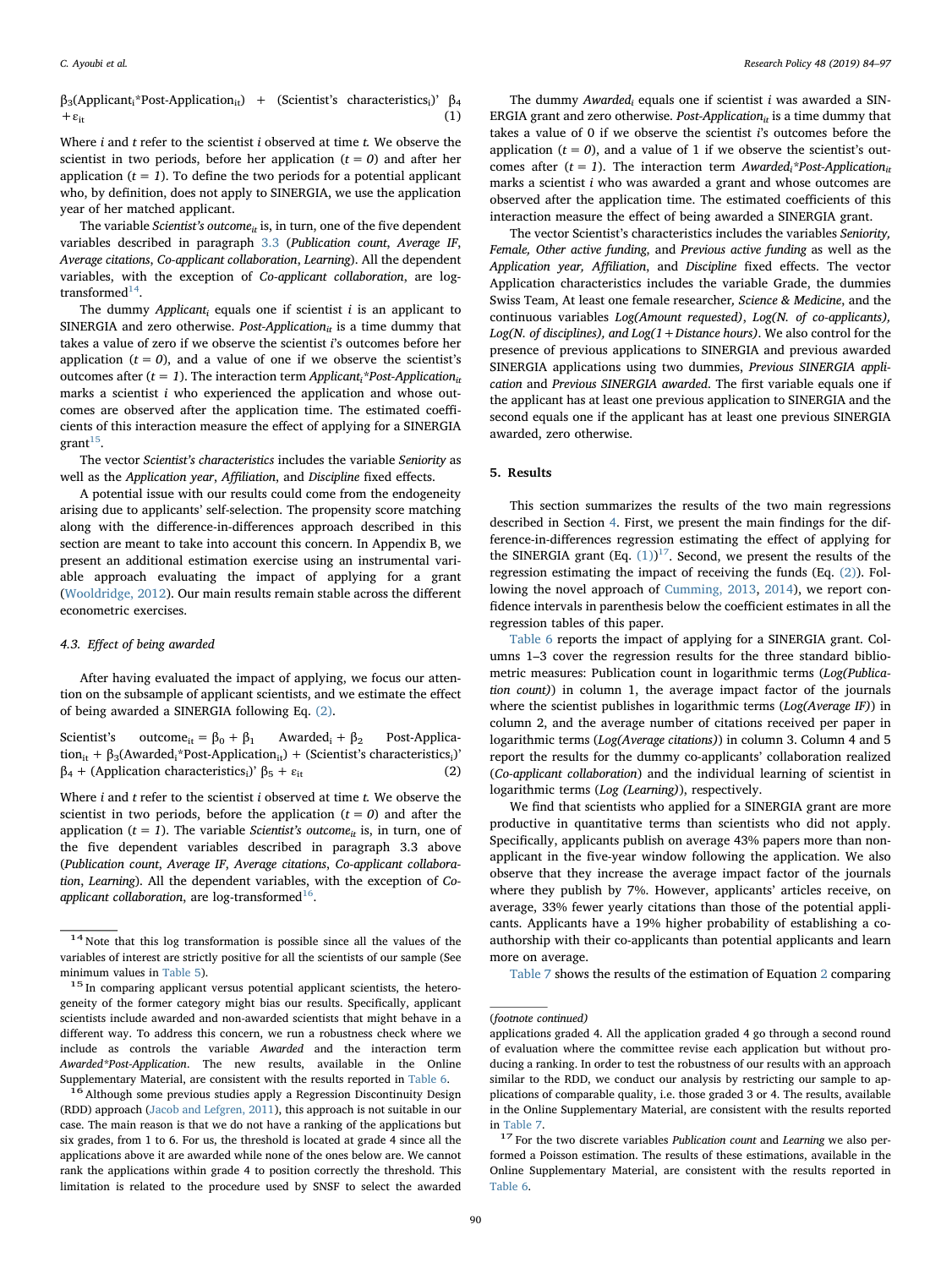<span id="page-8-1"></span>Regression results for the estimation of Eq. [\(1\)](#page-6-3) comparing applicants to potential applicants.

|                                                        | (1)<br><b>OLS</b><br>Log(Publication count) | (2)<br><b>OLS</b><br>Log(Average IF)          | (3)<br><b>OLS</b><br>Log(Average citations)         | (4)<br>Probit<br>Co-applicant<br>Collaboration | (5)<br><b>OLS</b><br>Log(Learning)        |
|--------------------------------------------------------|---------------------------------------------|-----------------------------------------------|-----------------------------------------------------|------------------------------------------------|-------------------------------------------|
| Applicant*Post-Application                             | $0.43***$                                   | $0.070***$                                    | $-0.33***$                                          | $0.19***$                                      | $0.36***$                                 |
| Applicant                                              | (0.36; 0.49)<br>$0.23***$<br>(0.17; 0.29)   | (0.018; 0.12)<br>$-0.030$<br>$(-0.095:0.036)$ | $(-0.39; -0.27)$<br>$-0.11***$<br>$(-0.19; -0.030)$ | (0.12:0.27)<br>$0.43***$<br>(0.37; 0.50)       | (0.29; 0.44)<br>0.043<br>$(-0.019; 0.11)$ |
| Post-Application                                       | $-0.25***$<br>$(-0.30:-0.20)$               | $-0.067***$<br>$(-0.11; -0.019)$              | $-0.15***$<br>$(-0.21; -0.096)$                     | $-0.013$<br>$(-0.073; 0.046)$                  | $-0.62***$<br>$(-0.68; -0.57)$            |
| Seniority                                              | $0.031***$<br>(0.027; 0.034)                | $-0.0019$<br>$(-0.0047; 0.00084)$             | $-0.00053$<br>$(-0.0036; 0.0026)$                   | $-0.0014$<br>$(-0.0031; 0.00027)$              | $0.012***$<br>(0.0092; 0.015)             |
| Other active funding                                   | $0.33***$<br>(0.27; 0.40)                   | $0.19***$<br>(0.14; 0.24)                     | $0.17***$<br>(0.11; 0.23)                           | $-0.0081$<br>$(-0.039; 0.022)$                 | $0.25***$<br>(0.19; 0.30)                 |
| Previous expired funding                               | $0.22***$<br>(0.15; 0.29)                   | $-0.026$<br>$(-0.077; 0.025)$                 | $-0.068**$<br>$(-0.13; -0.0024)$                    | $0.030**$<br>(0.00098; 0.060)                  | $0.098***$<br>(0.041; 0.16)               |
| Constant                                               | $1.76***$                                   | $1.17***$<br>(1.04; 1.30)                     | $0.99***$<br>(0.84; 1.13)                           |                                                | $3.37***$<br>(3.22; 3.51)                 |
| Dummy Application year                                 | (1.60; 1.91)<br>Yes                         | Yes                                           | Yes                                                 | Yes                                            | Yes                                       |
| Dummy Discipline                                       | Yes                                         | Yes                                           | Yes                                                 | Yes                                            | Yes                                       |
| Dummy Affiliation                                      | Yes                                         | Yes                                           | Yes                                                 | Yes                                            | Yes                                       |
| Appl./Potential appl.                                  | 2120                                        | 2120                                          | 2120                                                | 2120                                           | 2120                                      |
| Observations<br>R <sub>2</sub> / Pseudo R <sub>2</sub> | 4240<br>0.435                               | 4240<br>0.261                                 | 4240<br>0.243                                       | 4240<br>0.39                                   | 4240<br>0.466                             |

The table shows a difference-in-differences estimation in the equivalent regression formulation, where the effect of the treatment, i.e. applying for a SINERGIA grant, can be read in the coefficient of the interaction variable Applicant\*Post-Application. The five scientific outcomes considered are Publication count, Average IF, Average citations, Co-applicant collaboration, and Learning. The sample includes 4240 observations. The 1060 Applicant-application pairs and the 1060 Potential applicants, i.e. 2120 Applicant-application pairs/Potential applicants-matched application pairs, are observed in two periods, namely before and after the application year. Columns 1, 2, 3, and 5 report OLS estimates, whereas Column 4 reports the marginal effect of a Probit estimation that considers the binary nature of the dependent variable Coapplicant collaboration. Robust standard errors are clustered around the application. In reporting the statistical significance of the coefficients, we apply the standard thresholds, namely \*\*\* p < 0.01, \*\* p < 0.05, \* \* p < 0.1. 95% confidence intervals are reported in parenthesis below each coefficient.

awarded applicants to non-awarded applicants. On average, awarded applicants do not perform better than non-awarded ones regarding the quantity and quality of their scientific production and learning, but they have a greater chance to establish a co-authorship with their coapplicants. Specifically, being awarded the funds increases the probability of co-authoring with co-applicants by 17% on average. $1$ 

### <span id="page-8-0"></span>6. Discussion

In a period of increased selectivity of public grants, scientists are concerned about the utility of spending energy and time in participating in grant competitions where the odds to get awarded are low. In Section [5](#page-7-0), we find that scientists who decide to apply for a grant and put the effort necessary to do so, perform differently from the ones who did not. Specifically, we find that participating in a research grant competition per se has a positive effect on the scientist's number of publications, the average impact factor of the journals where she publishes, her probability of collaborating with co-applicants and her learning. However, applicants receive on average fewer citations per paper than non-applicants.

These results suggest that the sunk costs incurred by applicants to craft their application proposal are not fruitless. The application process is time-consuming and requires dedication in writing a valuable proposal. The efforts provided to put together the project and set the research agenda boost the level of advancement and the quality of applicant's research, hence positively stimulating the subsequent number of scientific publications and the average impact factor of the journals where they are published. When applying for grants, scientists design projects and create work ties with co-applicants. We find that they build on these ties afterwards regardless of the result of the grant competition. Applicants are exposed to the knowledge of their co-applicants and spillovers are likely to occur. Hence, the observed positive impact of applying on learning could be explained by the interactions with their co-applicants when crafting the project ([Ayoubi et al., 2017](#page-13-5)).

Interestingly, we observe that applicants to SINERGIA receive fewer citations on average than potential applicants. This observed decrease in citations could be the result of a decline in the quality of the scientific production or a loss of visibility due to entry to new fields of research when scientists are involved in interdisciplinary projects [\(Azoulay](#page-13-7) [et al., 2014\)](#page-13-7). The observed increase in the average impact factor seems to discard the first interpretation, i.e. a decline in quality. The decline in citations appears hence driven by an entry to research fields with which applicants are not familiar and where they need time to establish a reputation. Entering new research fields, applicants need to acquire new knowledge. In [Table 6](#page-8-1) (Column 5) we find that applying stimulates the tendency of scientists to learn. The lack of visibility hypothesis would be then confirmed if we observe that the knowledge acquired shows a move towards new fields of research.

To give empirical ground to the hypothesis of the decreased visibility when entering new fields, we implement a test to evaluate how different is the newly acquired knowledge compared to the initial stock of knowledge of the applying scientists. Building on [Ayoubi et al.](#page-13-5) [\(2017\),](#page-13-5) we measure this difference using the cognitive distance separating the scientist's knowledge stock before the application and the knowledge acquired after the application. Specifically, we estimate the average cognitive distance between the newly acquired knowledge and the original knowledge stock of the scientist by using a measure based on the list of journals the scientist references in her scientific

<span id="page-8-2"></span><sup>18</sup> In our sample, each applicant can be involved in more than one call. To explore how this persistency in applying could affect our results, we conduct two distinct additional exercises. In the first one, we run a set of regressions limiting our study sample to the first grant call. In the second one, we adjust the control sample of awarded applicants by performing a conditional differencein-differences estimation matching awarded applicants with similar nonawarded ones. The propensity score matching performed is based on the scientist's application history as additional relevant matching criterion. Results for both exercises, available upon request, are consistent with the ones reported in [Table 7.](#page-9-0)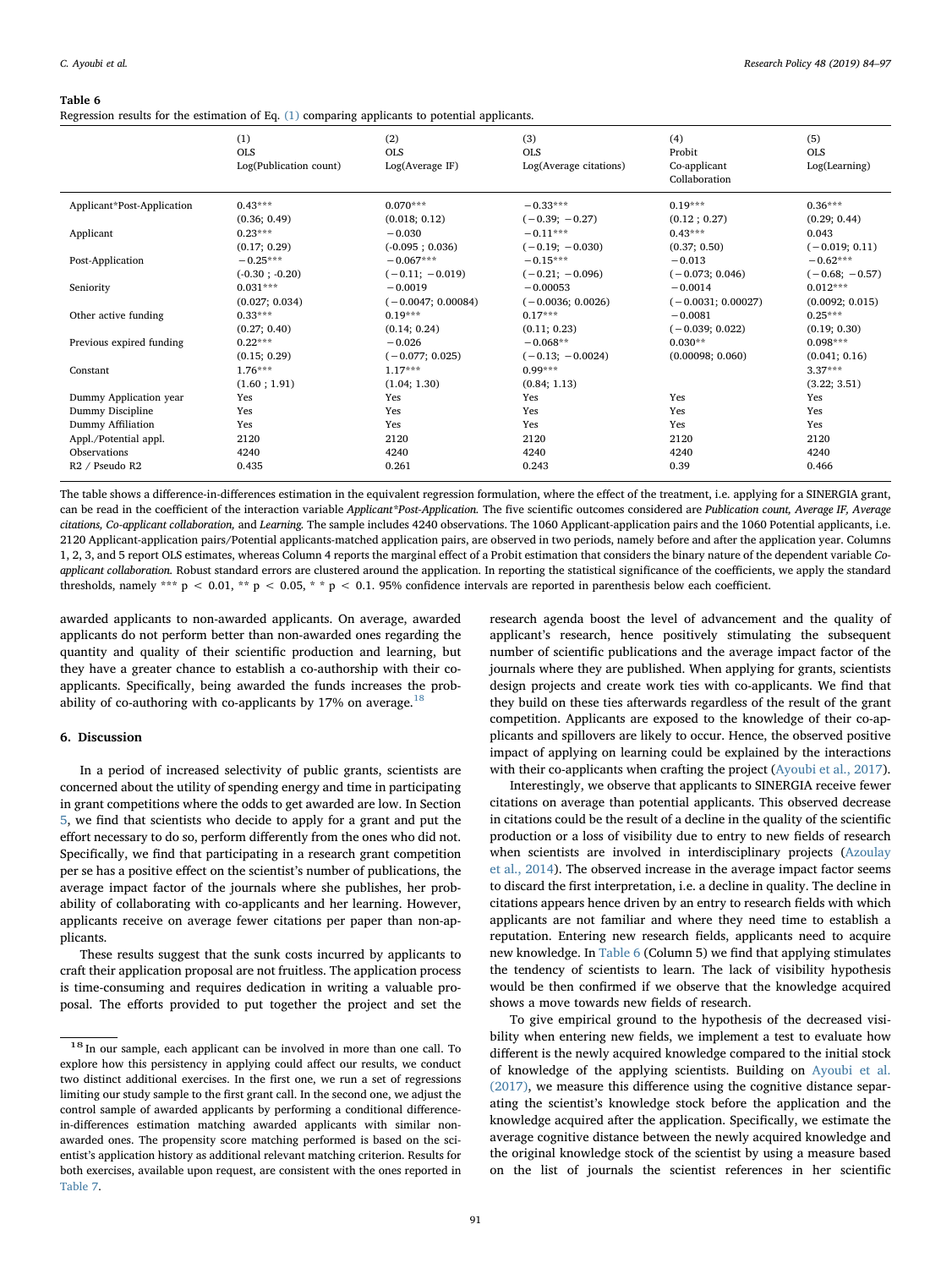<span id="page-9-0"></span>Regression results for the estimation of Eq. [\(2\)](#page-7-3) comparing awarded to non-awarded scientists.

|                                        | (1)                          | (2)                           | (3)                       | (4)                            | (5)                          |
|----------------------------------------|------------------------------|-------------------------------|---------------------------|--------------------------------|------------------------------|
|                                        | <b>OLS</b>                   | <b>OLS</b>                    | <b>OLS</b>                | Probit                         | <b>OLS</b>                   |
|                                        | Log(Publication count)       | Log(Average IF)               | Log(Average<br>citations) | Co-applicant<br>collaboration  | Log(Learning)                |
|                                        |                              |                               |                           |                                |                              |
| Awarded*Post-Application               | 0.034                        | 0.027                         | 0.086                     | $0.17***$                      | $-0.025$                     |
|                                        | $(-0.050; 0.12)$             | $(-0.024; 0.079)$             | $(-0.020; 0.19)$          | (0.086; 0.26)                  | $(-0.15; 0.10)$              |
| Awarded                                | $-0.15**$                    | $-0.015$                      | $-0.11$                   | $-0.15**$                      | $-0.19**$                    |
|                                        | $(-0.30; -0.0031)$           | $(-0.18; 0.15)$               | $(-0.31; 0.095)$          | $(-0.28; -0.0086)$             | $(-0.36; -0.025)$            |
| Post-Application                       | $0.16***$                    | $-0.0087$                     | $-0.53***$                | $0.20***$                      | $-0.25***$                   |
|                                        | (0.11; 0.22)                 | $(-0.042; 0.025)$             | $(-0.60; -0.46)$          | (0.15; 0.26)                   | $(-0.33; -0.18)$             |
| Scientist's characteristics            |                              |                               |                           |                                |                              |
| Seniority                              | $0.023***$                   | $0.0039**$                    | $0.0058**$                | $-0.0032*$                     | $0.012***$                   |
|                                        | (0.018; 0.028)               | (0.00039; 0.0075)             | (0.00081; 0.011)          | $(-0.0066; 0.000067)$          | (0.0081; 0.016)              |
| Female                                 | $-0.11**$                    | 0.032                         | $0.10*$                   | 0.0080                         | 0.033                        |
|                                        | $(-0.22; -0.012)$            | $(-0.056; 0.12)$              | $(-0.0032; 0.21)$         | $(-0.069; 0.086)$              | $(-0.072; 0.14)$             |
| Other active funding                   | $0.15***$                    | $0.13***$                     | $0.16***$                 | $-0.024$                       | $0.10***$                    |
|                                        | (0.076; 0.23)                | (0.066; 0.20)                 | (0.076; 0.24)             | $(-0.083; 0.034)$              | (0.028; 0.18)                |
| Previous expired funding               | $0.15***$                    | $-0.054$                      | $-0.083*$                 | $0.053*$                       | 0.048                        |
|                                        | (0.069; 0.24)                | $(-0.12; 0.012)$              | $(-0.17; 0.0056)$         | $(-0.0082; 0.11)$              | $(-0.026; 0.12)$             |
| <b>Application characteristics</b>     |                              |                               |                           |                                |                              |
| Grade                                  | 0.040                        | $0.048*$                      | $0.068**$                 | $0.042**$                      | $0.071**$                    |
|                                        | $(-0.0078; 0.088)$           | $(-0.0023; 0.099)$            | (0.0066; 0.13)            | (0.00098; 0.083)               | (0.015; 0.13)                |
| Swiss team                             | $-0.048$                     | $-0.0071$                     | $-0.039$                  | $-0.0028$                      | 0.095                        |
| At least one female researcher         | $(-0.19; 0.098)$<br>$-0.047$ | $(-0.13; 0.12)$<br>$-0.013$   | $(-0.16; 0.082)$<br>0.016 | $(-0.13; 0.13)$<br>0.014       | $(-0.022; 0.21)$<br>$-0.011$ |
|                                        |                              |                               |                           |                                |                              |
|                                        | $(-0.13; 0.034)$<br>0.028    | $(-0.098; 0.071)$<br>$0.12**$ | $(-0.079; 0.11)$<br>0.11  | $(-0.055; 0.084)$<br>$-0.097*$ | $(-0.11; 0.087)$<br>$-0.013$ |
| Log(Amount Requested)                  | $(-0.096; 0.15)$             | (0.000036; 0.24)              | $(-0.045; 0.27)$          | $(-0.20; 0.0011)$              | $(-0.16; 0.13)$              |
| $Log(N. of co-applicants)$             | 0.051                        | $-0.037$                      | 0.015                     | $0.30***$                      | 0.035                        |
|                                        | $(-0.081; 0.18)$             | $(-0.19; 0.11)$               | $(-0.17; 0.20)$           | (0.17; 0.43)                   | $(-0.16; 0.23)$              |
| Log(N. of disciplines)                 | $-0.016$                     | 0.049                         | $-0.0081$                 | $-0.021$                       | $0.084*$                     |
|                                        | $(-0.090; 0.057)$            | $(-0.030; 0.13)$              | $(-0.10; 0.087)$          | $(-0.074; 0.031)$              | $(-0.016; 0.18)$             |
| Science & Medicine                     | $-0.13**$                    | $0.41***$                     | $0.42***$                 | $-0.095$                       | $0.57***$                    |
|                                        | $(-0.26; -0.0019)$           | (0.28; 0.55)                  | (0.26; 0.59)              | $(-0.21; 0.025)$               | (0.41; 0.73)                 |
| $Log(1 + Distance hours)$              | 0.039                        | $0.082**$                     | $0.063*$                  | $-0.023$                       | $0.054*$                     |
|                                        | $(-0.013; 0.091)$            | (0.020; 0.14)                 | $(-0.0090; 0.14)$         | $(-0.074; 0.028)$              | $(-0.0059; 0.11)$            |
| Previous SINERGIA application          | $0.13**$                     | $-0.064$                      | $-0.066$                  | 0.060                          | $0.14**$                     |
|                                        | (0.029; 0.24)                | $(-0.16; 0.035)$              | $(-0.20; 0.070)$          | $(-0.031; 0.15)$               | (0.033; 0.25)                |
| Previous SINERGIA awarded              | 0.067                        | $-0.025$                      | $-0.095$                  | 0.083                          | 0.052                        |
|                                        | $(-0.083; 0.22)$             | $(-0.18; 0.13)$               | $(-0.27; 0.080)$          | $(-0.043; 0.21)$               | $(-0.078; 0.18)$             |
| Constant                               | $1.82**$                     | $-0.96$                       | $-1.22$                   |                                | $3.18***$                    |
|                                        | (0.083; 3.56)                | $(-2.57; 0.65)$               | $(-3.47; 1.03)$           |                                | (1.25; 5.12)                 |
| Dummy Application year                 | Yes                          | Yes                           | Yes                       | Yes                            | Yes                          |
| Dummy Discipline                       | Yes                          | Yes                           | Yes                       | Yes                            | Yes                          |
| Dummy Affiliation                      | Yes                          | Yes                           | Yes                       | Yes                            | Yes                          |
| Applicant-application pairs            | 1060                         | 1060                          | 1060                      | 1060                           | 1060                         |
| Observations                           | 2120                         | 2120                          | 2120                      | 2120                           | 2120                         |
| R <sub>2</sub> / Pseudo R <sub>2</sub> | 0.373                        | 0.435                         | 0.371                     | 0.12                           | 0.504                        |
|                                        |                              |                               |                           |                                |                              |

The table shows a difference-in-differences estimation in the equivalent regression formulation, where the effect of the treatment, i.e. being awarded a SINERGIA grant, can be read in the coefficient of the interaction variable Awarded\*Post-Application. The controls include fixed effects for the Application year, Affiliation, and Discipline of the scientist. The five scientific outcomes considered are the Publication count, Average IF, Average citations, Co-applicant collaboration, and Learning. The sample includes 1060 Applicant-application pairs. The 1060 pairs are observed before and after the treatment year, for a total of 2120 observations. Columns 1, 2, 3, and 5 report OLS estimates, whereas Column 4 reports the marginal effect of a Probit estimation that considers the binary nature of the dependent variable Coapplicant collaboration. Robust standard errors are clustered around the application. In reporting the statistical significance of the coefficients, we apply the standard thresholds, namely \*\*\* p < 0.01, \*\* p < 0.05, \* \* p < 0.1. 95% confidence intervals are reported in parenthesis below each coefficient.

publications. We consider these journals as a proxy for a scientist's knowledge mobilized in her research.<sup>[19](#page-9-1)</sup>

[Table 8](#page-10-1) shows that the knowledge newly acquired by applicants is more diverse in terms of subjects than for potential applicants. In other terms, applying for a SINERGIA grant seems to encourage scientists to enter new fields of knowledge. Interestingly, we find no significant effect of the variable Awarded on the entry to new fields which means that scientists being awarded with funds did not publish research that is more diverse in terms of subjects than non-awarded ones. Consequently, we can assert that SINERGIA awardees are not selected into performing more interdisciplinary research. Two possible explanations can be driving our results. On the one hand, the SINERGIA selection committee could have a tendency to award scientists who are in relatively close disciplines instead of promoting proposals that are more risk-taking and with a higher diversity of disciplines. Recent evidence in research evaluation systems and other formal appraisals of science showing a tendency to favor research within the same field ([Rafols](#page-14-22) [et al., 2012;](#page-14-22) [Chavarro et al., 2014](#page-14-23)) would support this interpretation. On the other hand, this result also suggests that the SNSF is driving the interdisciplinarity of research mainly through an incentive mechanism. The mere act of writing a proposal for an interdisciplinary project seems to be a strong enough incentive to carry on research with a greater diversity of subjects.

Having assessed the value of applying for a competitive grant for scientists, we consider the impact of the funding decision for applicants. Doing so, we contribute to the scarce literature on the effect of

<span id="page-9-1"></span><sup>&</sup>lt;sup>19</sup> For a more in-depth discussion of the process and the tools used, see Appendix C.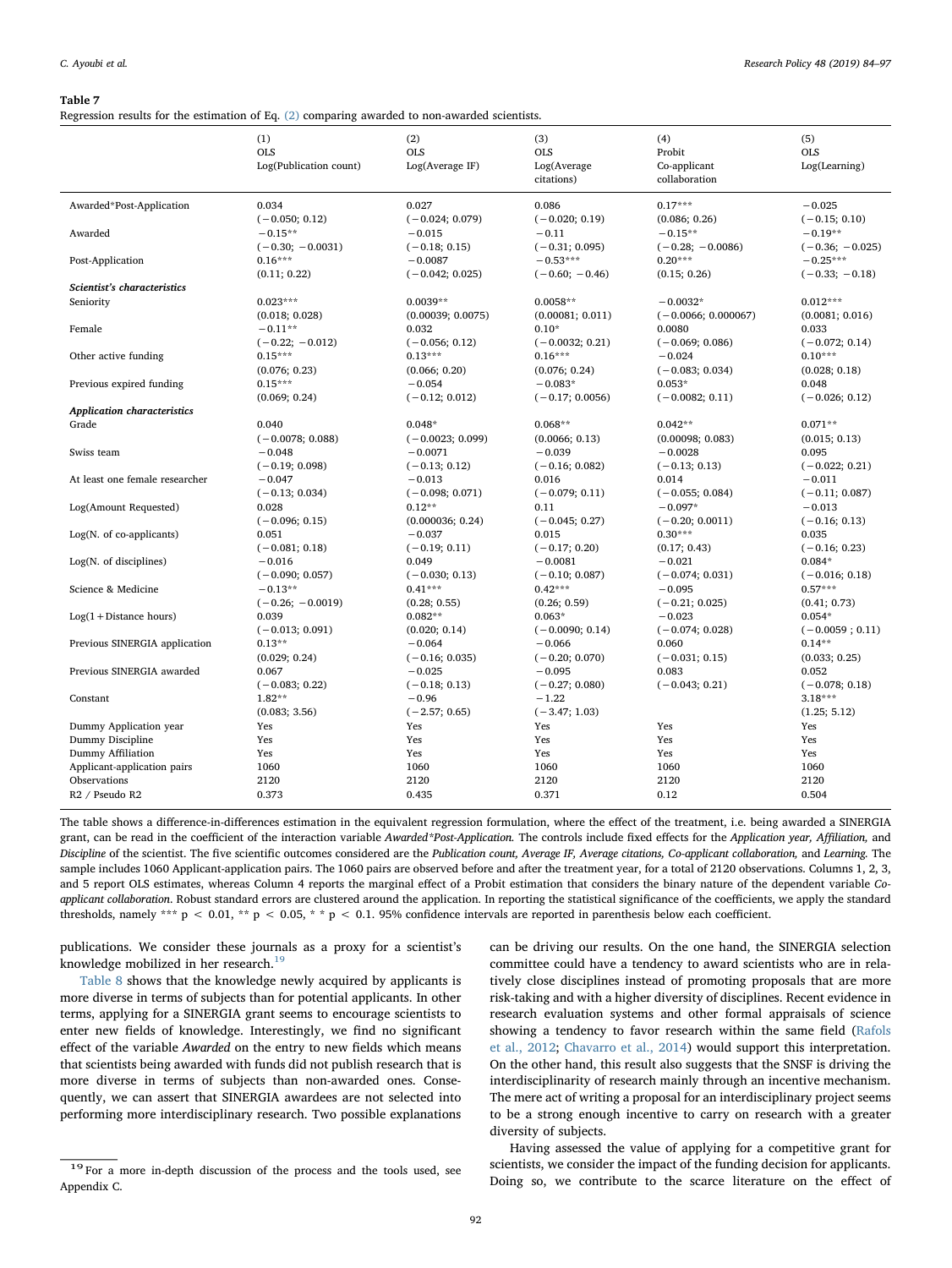<span id="page-10-1"></span>Regression testing entry to new fields of knowledge.

|                          | <b>OLS</b><br>$Log(1 + Journal distance)$ |
|--------------------------|-------------------------------------------|
| Applicant                | $0.22***$                                 |
|                          | (0.14; 0.30)                              |
| Awarded                  | $-0.065$                                  |
|                          | $(-0.16; 0.034)$                          |
| Seniority                | $0.0083***$                               |
|                          | (0.0050; 0.012)                           |
| Other active funding     | 0.0047                                    |
|                          | $(-0.082; 0.092)$                         |
| Previous expired funding | $0.14***$                                 |
|                          | (0.070; 0.21)                             |
| Constant                 | $6.17***$                                 |
|                          | (5.96; 6.38)                              |
| Dummy Application year   | Yes                                       |
| Dummy Discipline         | <b>Yes</b>                                |
| Dummy Affiliation        | Yes                                       |
| Appl./Potential appl.    | 2120                                      |
| R2                       | 0.224                                     |
|                          |                                           |

The table shows the estimated effects of applying (Applicant) and being awarded a grant (Awarded) on the scientist's entry to new fields of knowledge. The entry to new fields of knowledge is proxied by the average cognitive distance between the newly acquired knowledge and the original knowledge stock of the scientist relying on a measure based on the list of journals cited in the scientist's articles (Journal distance). We observe 2120 Applicant-application pairs/Potential applicants-matched application pairs, of which 1060 are Applicant-application pairs, and 1060 are Potential applicants. Robust standard errors are clustered around the application. In reporting the statistical significance of the coefficients, we apply the standard thresholds, namely \*\*\*  $p < 0.01$ , \*\*  $p < 0.05$ , \* \*  $p < 0.1$ . 95% confidence intervals are reported in parenthesis below each coefficient.

receiving funds on researchers' scientific outcomes. We find that being awarded has no significant effect on the scientific productivity of grant recipients, regarding the quantity or quality of papers published. However, considering the values of the estimated coefficients and their respective confidence intervals in [Table 7,](#page-9-0) we observe a limited but positive impact of funding on publication productivity. As a matter of fact, the first line of [Table 7](#page-9-0) shows that the effect of the interaction Awarded\*Post-Application on Publication count, Average IF, and Average citations is not significant because its p-value is greater than the standard significance levels, i.e. 1%, 5%, and 10%. However, these relationships are likely to be significant and positive because the range of their confidence intervals lies mostly in the strictly positive domain and their coefficients, albeit small, are also positive<sup>[20](#page-10-2)</sup>. This observation is consistent with the literature on the impact of funding on research, finding little but positive effect of funding on standard bibliometric outcomes [\(Arora and Gambardella, 2005](#page-13-3); [Jacob and Lefgren, 2011](#page-14-9); [Gush et al., 2015;](#page-14-24) [Azoulay et al., 2015](#page-13-4); [Carayol and Lanoë, 2017](#page-14-10)). However, concerning our novel measures, we observe that co-applicants of an awarded project have greater chances to co-author with each other than co-applicants of a non-awarded project. In other words, financial resources have no impact on the individual publication productivity but provide an incentive to consolidate the collaboration started in the application phase. We might explain these results on productivity by the fact that scientists are not strictly dependent on public grants to sponsor their research as suggested by [Ganguli \(2017\)](#page-14-25)

who shows that the effects is stronger when funds are scarce. In our case, researchers might have access to private funding or use their public bulk funding. If a grant is released, scientists are incentivized to finalize the collaborations planned when they submitted their projects.

#### <span id="page-10-0"></span>7. Conclusion

In this paper, we find that scientists participating in a research grant competition reap the benefits of the efforts spent, even if they do not obtain the desired reward. Applicants for a SINERGIA grant increase their scientific productivity and learn while exploring new fields of knowledge. These positive externalities lead us to claim that "the important thing is not to win; it is to take part."

This noteworthy result contributes to the debate in the scientific community concerning the utility for researchers to spend time writing proposals to raise money for their research. Our results suggest that scientists derive some benefits from the time spent writing proposals. Hence, scientists should be less reluctant in investing time and effort entering research grant competition since these could be the occasion to launch new trends of research, build working ties with fellow researchers and acquire new knowledge. On the side of funding agencies, our results imply that promoting the calls for proposals as well as encouraging scientists to apply could be as efficient as increasing the funds dedicated to financing research projects.

During the exploratory phase of our work, discussing directly with the SNSF and with actual applicants for SINERGIA, we noted that a peculiarity of the SINERGIA grant is the fact that the administrative requirements of the submitted proposals are limited compared to other grants. In other words, most of the work scientists do when applying for the grant is directly related to the scientific project they are crafting and could, therefore, be useful in further research regardless of the result of the competition. This characteristic of SINERGIA could be partly responsible for our findings and it, more importantly, suggests that other funding agencies could follow a similar pattern in designing their calls for grant proposals.

Research grants are a relevant setting for analyzing the impact of competition on participating agents. We found that awarded researchers are not the only beneficiaries in a research grant competition since the mere act of being involved in the process is beneficial in many aspects. This finding might be extended to other competitive contexts such as start-ups running for venture capital funding or firms applying for calls of public procurement contracts. When looking for investors to sustain their business, entrepreneurs are asked to write demanding business plans and to have precise strategic planning. Hence, the efforts spent in performing these requirements could be useful to improve the business performance of the start-up regardless of the result of the funding decision of investors. Similarly, firms could boost the efficiency of their projects when working on meeting the requirements of a public procurement call and benefit whether they succeed in winning the contract or not.

To our knowledge, this study is the first to consider the effect of applying on the scientific outcomes of researchers. Our results proved to be robust across several estimation strategies suggesting a treatment effect of the application process. However, one might still claim that our estimation strategy does not entirely account for the selection bias. We believe that this concern could justify a reduction of the magnitude of our results but not their direction. Moreover, we are aware that SINERGIA is a peculiar grant which might attract highly experienced scientists with interdisciplinary profiles thus limiting the scope of our findings. However, this paper intends to open the way for a better consideration of the effect of participating in competitions and future studies could further investigate the mechanisms that lead applicants and non-applicants with similar profiles, to perform differently.

<span id="page-10-2"></span> $20$  This tendency of the coefficients of Average IF and Average citations to be positive is confirmed in the two exercises we performed in the evaluation of the impact of being awarded (see footnote 18). Precisely, we find that the coefficient of Average citations becomes significant at the 5% level when we limit the sample to first applications to SINERGIA. As for the second exercise, in the conditional difference-in-differences estimation using propensity score matching, we find that the coefficient of Average IF becomes significant at the 1% level.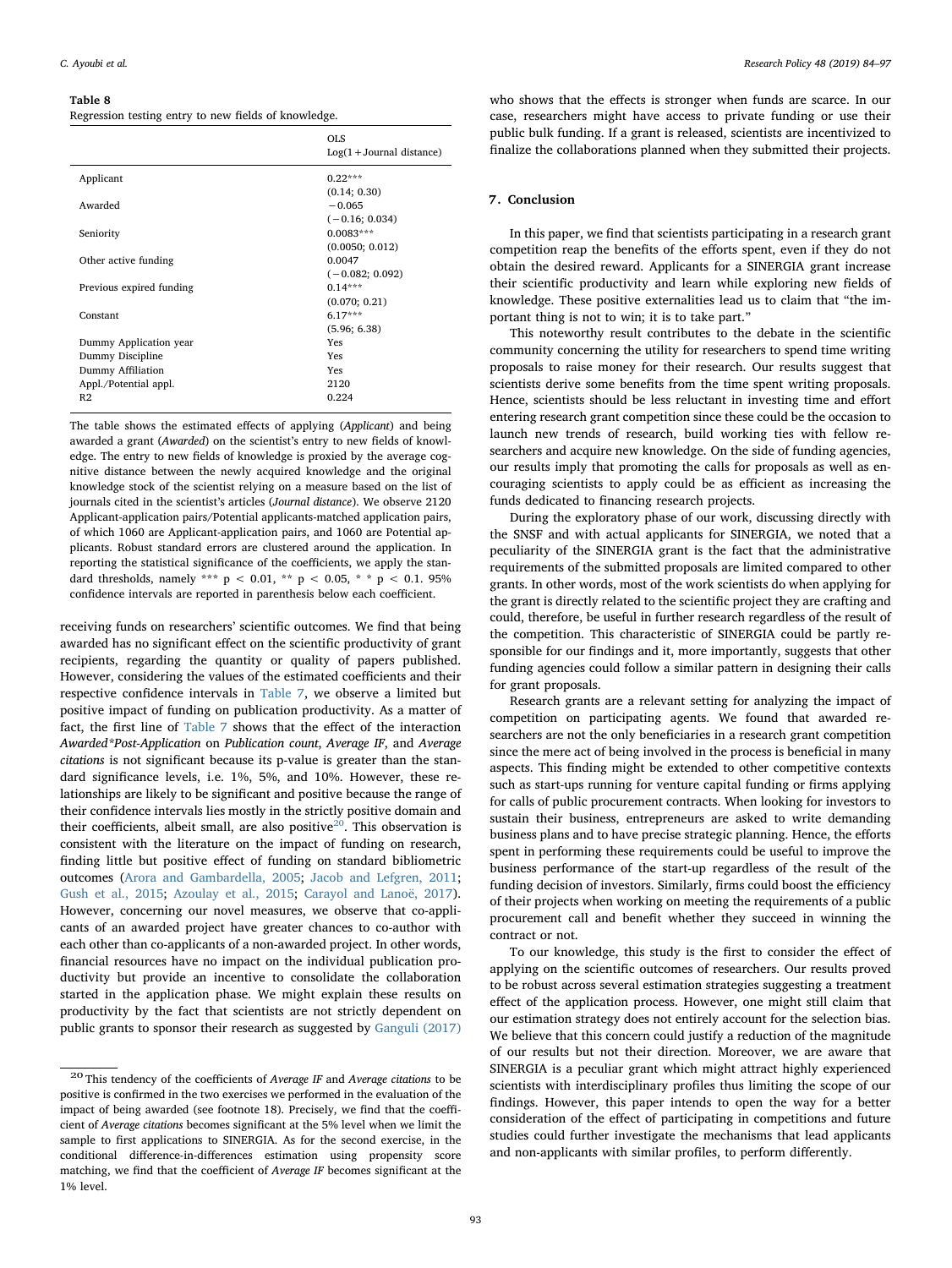We are indebted to Gianni De Fraja, Dominique Foray, Adam Jaffe, Jacques Mairesse, Paula Stephan and Reinhilde Veugelers for their valuable advice. We also thank Philippe Aghion, Pierre Azoulay, Guido Buenstorf, Gaétan de Rassenfosse, Enrico Forti, Martin Fransman, Rachel Griffith, Christos Kolympiris, Francesco Lissoni, Valerio Sterzi, and the seminar participants at the University of Bordeaux, University of Lausanne, University of Maastricht, University of Nice Sophia

Antipolis, the conferences participants in the NBER workshop on Advancing the Science of Science Funding in Boston, AFSE 2017 in Nice, DRUID17 at NYU, Barcelona GSE, SEM at the Massachusetts Institute of Technology (MIT), Academy of Management 2017, and the 12th Workshop on The Organisation, Economics and Policy of Scientific Research 2018 in Bath and three anonymous reviewers for their comments on earlier versions of the manuscript. We finally thank the SNSF for sharing with us their data. Any error in the document is our own.

### Appendix A. Discipline definition

We assign each scientist to one or more disciplines according to the journal where she published during the five years preceding the application year. A researcher is assigned to a discipline if she published at least one article in one of the journals classified in that discipline. We retrieve the classification of journals using the journal classification of the Scopus Source List<sup>21</sup>. When excluding Humanities and Social Sciences, the journal classification table reports 20 disciplines. We exclude generalist journals and journals belonging to more than one discipline to avoid ambiguous classification of researchers. [Table A1](#page-11-1) reports the non-exclusive attribution of disciplines to the sample of applicants.

#### <span id="page-11-1"></span>Table A1

List of disciplines of applicants (1060 observations).

| <b>SCOPUS</b> disciplines                    | Mean | Std. Dev. | Min      | Max |
|----------------------------------------------|------|-----------|----------|-----|
| Chemistry                                    | 0.14 | 0.34      | $\Omega$ |     |
| Engineering                                  | 0.09 | 0.29      |          |     |
| Materials Science                            | 0.05 | 0.22      |          |     |
| Physics and Astronomy                        | 0.20 | 0.40      |          |     |
| Agricultural and Biological Sciences         | 0.10 | 0.30      |          |     |
| Biochemistry, Genetics and Molecular Biology | 0.42 | 0.49      |          |     |
| <b>Environmental Science</b>                 | 0.07 | 0.25      |          |     |
| Computer Science                             | 0.08 | 0.28      |          |     |
| Mathematics                                  | 0.02 | 0.15      |          |     |
| Medicine                                     | 0.32 | 0.47      |          |     |
| <b>Health Professions</b>                    | 0.00 | 0.03      |          |     |
| Nursing                                      | 0.00 | 0.04      |          |     |
| Earth and Planetary Sciences                 | 0.08 | 0.27      |          |     |
| Energy                                       | 0.01 | 0.09      |          |     |
| Pharmacology, Toxicology and Pharmaceutics   | 0.06 | 0.25      |          |     |
| Chemical Engineering                         | 0.02 | 0.13      |          |     |
| Neuroscience                                 | 0.17 | 0.38      |          |     |
| Veterinary                                   | 0.01 | 0.11      |          |     |
| Immunology and Microbiology                  | 0.11 | 0.32      |          |     |
| Dentistry                                    | 0.01 | 0.08      |          |     |
|                                              |      |           |          |     |

The table reports mean, standard deviation, minimum and maximum for the 20 dummy variables used to identify the scientists' discipline(s). The attribution of a discipline to a scientist relies on the discipline classification of the journals where she publishes. The classification of the journals is obtained from the bibliometric database Scopus Source List (Elsevier). The attribution of a scientist to a discipline is not exclusive, a scientist might be classified in more than one discipline.

#### Appendix B. Dealing with endogeneity issues in evaluating the impact of applying for a grant

In this section, we consider the possible endogeneity concerns that could be raised in estimating the effects of applying for a grant. We thus propose an alternative estimation strategy using a two-stage least square (2SLS) approach. We find that the core results presented in the main text are robust to the choice of estimation strategy.

Better researchers might self-select themselves into applying since they believe they have higher chances to succeed in being funded. Having high scientific profiles, applicants might perform better than other scientists regardless of the involvement in the application process. To address this selection bias concern, we follow an instrumental variable approach in addition to the propensity score matching strategy described in paragraph 3.2 of the main text. Specifically, we identify two excluded instruments for the Applicant variable. As first instrument, we consider the attractiveness of the researcher's discipline for funding agencies (Funds in the US). As second instrument, we consider the presence, in the researcher co-authorship network, of a scientist who applied for SINERGIA in the previous years (Network Applicant).

The first excluded instrument, Funds in the US, is a continuous variable that measures the availability of funds in the scientist's discipline during the application year<sup>[22](#page-11-2)</sup>,<sup>[23](#page-11-3)</sup>. The researcher who belongs to a discipline characterized by an extensive availability of funds is expected to perceive higher chances of success for her application, and she is then incentivized to apply. Given this correlation between Funds in the US and the dummy Applicant, the instrument is strong. It is also a valid instrument since the perception of higher chances to be awarded is not expected to influence the researcher's outcomes. The funds considered are those available in the researcher's discipline in the US (and not in Switzerland) to avoid any possible

<span id="page-11-2"></span>

<span id="page-11-3"></span>

<span id="page-11-0"></span> $^{21}$  [https://www.scopus.com/sources.](https://www.scopus.com/sources)<br><sup>22</sup> Data on yearly US funds by discipline are available at <https://www.aaas.org/page/historical-rd-data><br><sup>23</sup> The available funds are adjusted for the size of each discipline as repr Source List 2017 journal classification table. (See Appendix A)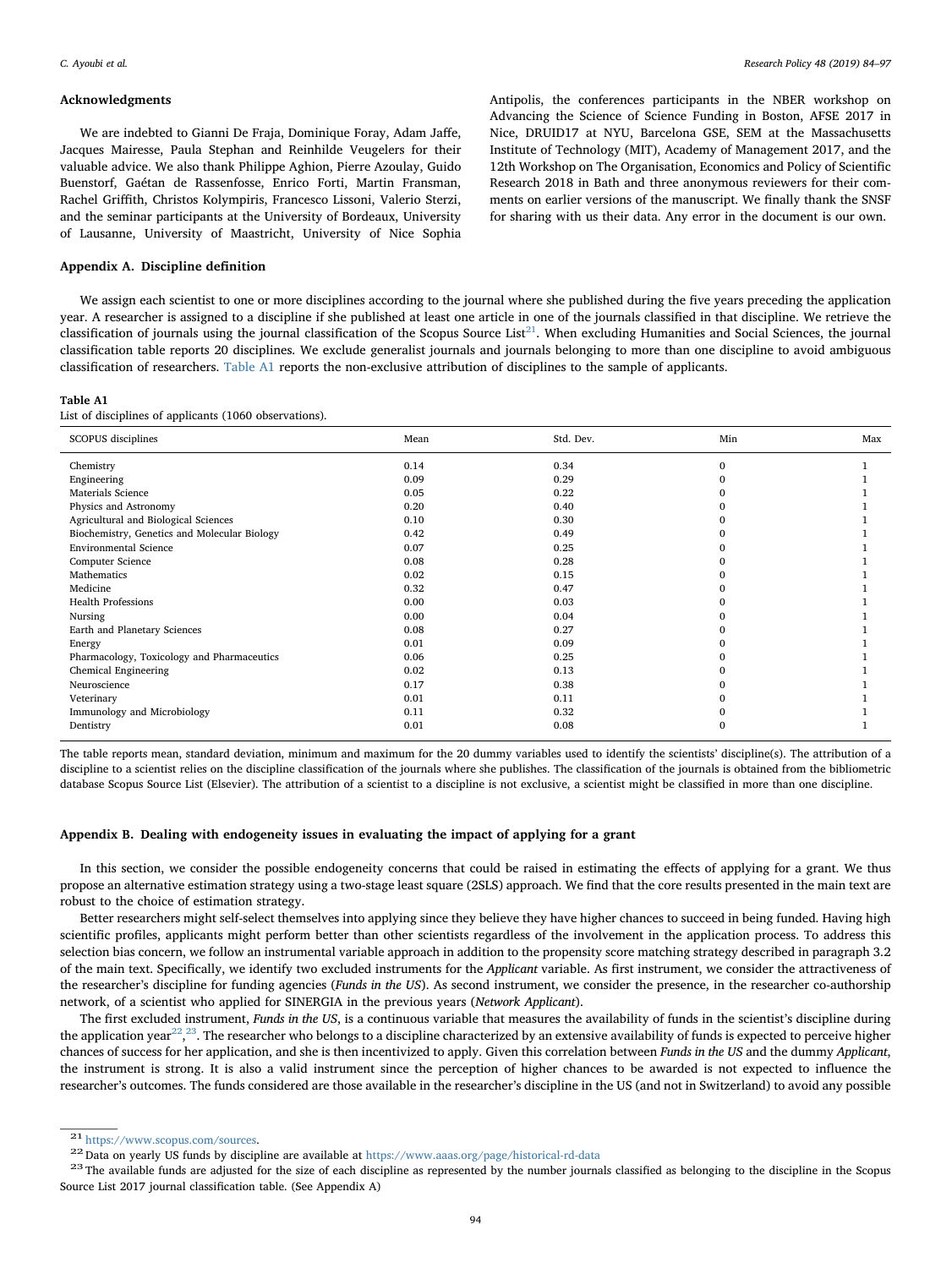correlation with the unobserved factors that determine the researchers' outcomes in our sample. Given that scientific trends are not constrained by a country's boundaries; we expect disciplines highly funded in the US to be also highly funded in Switzerland. We attribute a value of funding to each researcher-application year according to the discipline(s) where the research is active (see Appendix A for discipline attributions)<sup>24</sup>.

The second excluded instrument, Network Applicant, is a dummy variable that equals one if at least one of the co-authors of the researcher or, one of the co-authors' co-authors, has applied for a SINERGIA grant in the five years preceding the application year<sup>[25](#page-12-1)</sup>. We expect Network Applicant to be negatively correlated with the probability of applying for SINERGIA. The reason for this expected negative correlation is that the SINERGIA call requires an applicant to find partners for her application. An applicant usually looks for co-applicants in her professional network. If the researchers in her network have already applied, they are less likely to be part of another application regardless of the result of their application. If they were awarded, there is a weak incentive for them to apply again. If they were not awarded, they might be discouraged to apply again. In both cases, the pool of potential co-applicants of the focal researcher is reduced with a detrimental effect on her probability to apply because she has greater difficulties in finding valuable partners for the application. Hence, we expect Network Applicant to be a strong instrument. Concerning the validity of the instrument, as suggested by the homophily mechanism of Cummings and Kiesler  $(2008)^{26}$  $(2008)^{26}$  $(2008)^{26}$ , the choice of collaboration partners is mainly based on sociological characteristics or geographical considerations. The excluded instrument Network Applicant is therefore not directly correlated with the unobserved ability of researchers driving her expected scientific outcomes. [Table B1](#page-12-3) reports the results of our estimation exercise.

We test for the presence of endogeneity in the estimations using a Durbin-Wu-Hausman test. The test does not reject the null hypothesis that the variables are exogenous. Given the results of the Durbin-Wu-Hausman, OLS appears as the most efficient estimation, and its estimations are consistent with our main results ([Table B2](#page-12-4)).

#### <span id="page-12-3"></span>Table B1

Regression results for the scientific outcomes comparing applicants to potential applicants. IV estimations (2SLS).

|                    | (1)<br>IV<br>Log(Publication count) | (2)<br>IV<br>Log(Average IF) | (3)<br>IV<br>Log(Average citations) | (4)<br>IV<br>Co-applicant collaboration | (5)<br>IV<br>Log(Learning) | (6)<br>First step<br>Applicant                  |
|--------------------|-------------------------------------|------------------------------|-------------------------------------|-----------------------------------------|----------------------------|-------------------------------------------------|
| Applicant          | $0.69***$<br>(0.47; 0.91)           | 0.12<br>$(-0.037; 0.29)$     | $-0.31***$<br>$(-0.52; -0.11)$      | $0.46***$<br>(0.32; 0.60)               | $0.66***$<br>(0.39; 0.93)  |                                                 |
| Funds in the US    |                                     |                              |                                     |                                         |                            | $0.082***$                                      |
| Network applicants |                                     |                              |                                     |                                         |                            | (0.025; 0.14)<br>$-0.35***$<br>$(-0.40; -0.30)$ |
| Controls           | Yes                                 | Yes                          | Yes                                 | Yes                                     | Yes                        | Yes                                             |
| Observations       | 2120                                | 2120                         | 2120                                | 2120                                    | 2120                       | 2120                                            |
| R <sub>2</sub>     | 0.642                               | 0.496                        | 0.498                               | 0.584                                   | 0.486                      | 0.403                                           |
| Durbin-Wu-Hausman  | 0.16                                | 0.60                         | 0.37                                | 0.84                                    | 0.24                       |                                                 |

The table reports an instrumental variable estimation of the effect of applying for a SINERGIA grant (Applicant). The controls include scientist's demographic and bibliometric characteristics. The five scientific outcomes considered are Publication count, Average IF, Average citations, Co-applicant collaboration, and Learning. Column 6 reports the first stage equation of the 2SLS models. The dependent variable in column 6 is the dummy variable Applicant. The two excluded instruments are the variables Funds in the US and Network applicants. The sample includes 2120 observations, i.e. 1060 Applicant-application pairs, and 1060 Potential applicants. Robust standard errors are clustered around the application. In reporting the statistical significance of the coefficients, we apply the standard thresholds, namely \*\*\*  $p < 0.01$ , \*\*  $p < 0.05$ , \* \*  $p < 0.1$ . 95% confidence intervals are reported in parenthesis below each coefficient.

#### <span id="page-12-4"></span>Table B2

Regression results for the scientific outcomes comparing applicants to potential applicants. OLS estimations.

|                | (1)<br><b>OLS</b><br>Log(Publication count) | (2)<br><b>OLS</b><br>Log(Average IF) | (3)<br><b>OLS</b><br>Log(Average citations) | (4)<br><b>OLS</b><br>Co-applicant collaboration | (5)<br><b>OLS</b><br>Log(Learning) |
|----------------|---------------------------------------------|--------------------------------------|---------------------------------------------|-------------------------------------------------|------------------------------------|
| Applicant      | $0.53***$                                   | $0.081***$                           | $-0.41***$                                  | $0.48***$                                       | $0.50***$                          |
|                | (0.46; 0.60)                                | (0.021; 0.14)                        | $(-0.47; -0.34)$                            | (0.42; 0.53)                                    | (0.41; 0.59)                       |
| Controls       | Yes                                         | Yes                                  | Yes                                         | Yes                                             | Yes                                |
| Observations   | 2120                                        | 2120                                 | 2120                                        | 2120                                            | 2120                               |
| R <sub>2</sub> | 0.645                                       | 0.496                                | 0.499                                       | 0.584                                           | 0.489                              |

The table reports an OLS estimation of the effect of applying to the SINERGIA grant (Applicant). The controls include scientist's demographic and bibliometric characteristics. The five scientific outcomes considered are Publication count, Average IF, Average citations, Co-applicant collaboration, and Learning. The sample includes 2120 observations, 1060 Applicant-application pairs, and 1060 Potential applicants. Robust standard errors are clustered around the application. In reporting the statistical significance of the coefficients, we apply the standard thresholds, namely \*\*\*  $p < 0.01$ , \*\*  $p < 0.05$ , \*\*  $p < 0.1$ . 95% confidence intervals are reported in parenthesis below each coefficient.

<span id="page-12-0"></span><sup>&</sup>lt;sup>24</sup> If the researcher is classified in more than one discipline, we consider the sum of the funds available for each discipline (i.e. the propensity to apply of a researcher conducting her research in medicine and engineering will be affected by the funds made available in both disciplines).<br><sup>25</sup> For a potential applicant, we consider as application year the year when her matched a

<span id="page-12-2"></span><span id="page-12-1"></span>

Proceedings of the 2008 ACM Conference on Computer Supported Cooperative Work. ACM, pp. 437–446 (2008).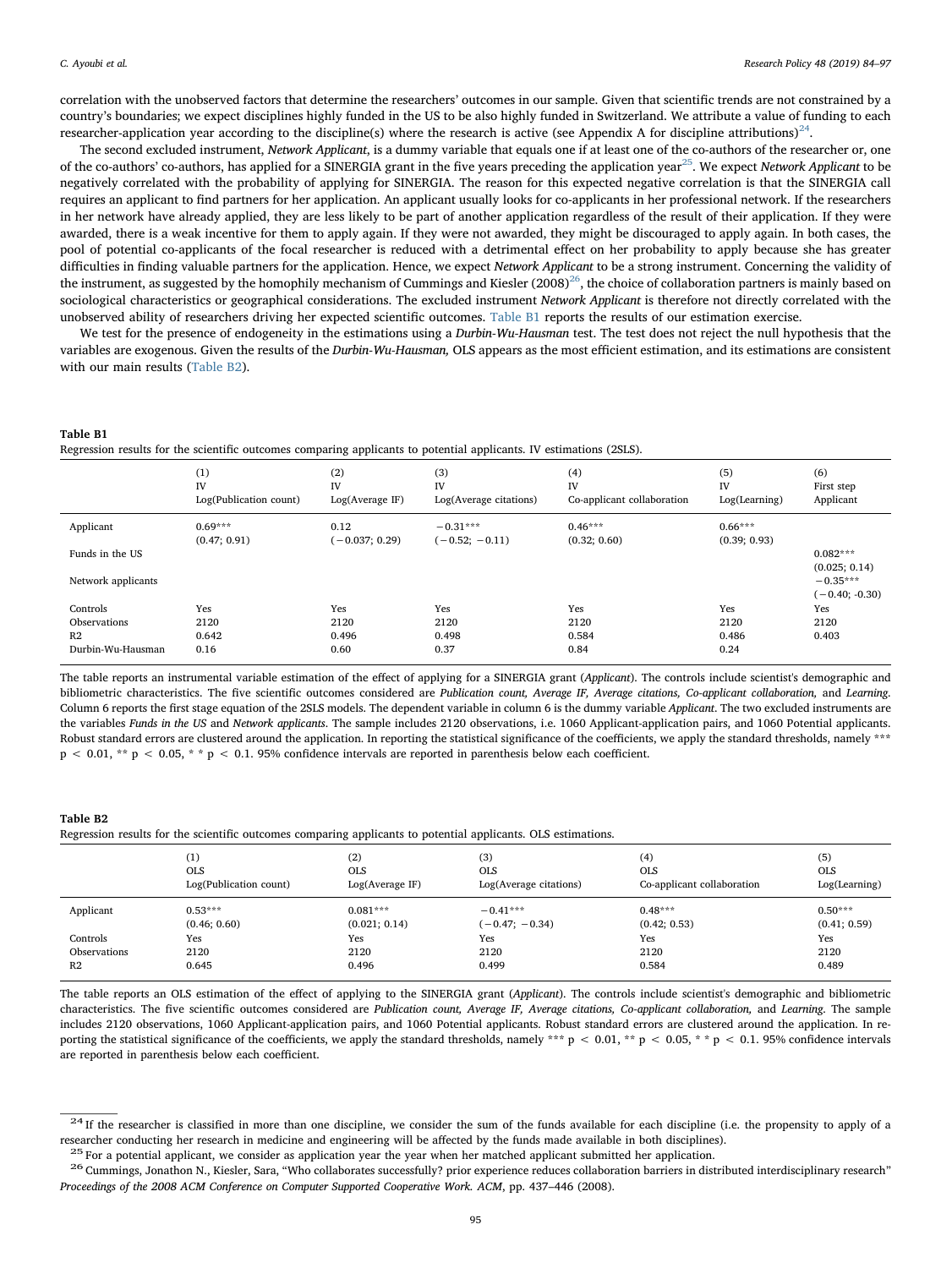#### Appendix C. Entering new research domains

As discussed in Section [6](#page-8-0) of the main text, we measure the entry in new research domains relying on the knowledge mobilized by a researcher in her scientific publications. Precisely, we measure the cognitive distance between the researcher's learning -i.e. the new journals cited after the application date by a scientist- and her initial stock of knowledge –i.e. the journals cited in the articles published before the application year. To do so, we build on [Ayoubi et al. \(2017\)](#page-13-5) to construct a journal distance matrix measuring the distance between all existing pairs of journals. This section reports the details of the construction of the matrix and the steps leading to the creation of the variable Journal distance used as dependent variable in [Table 8](#page-10-1) in the main text.

### The journal distance matrix

We build the journal distance matrix based on the assumption that the closer two journals are in terms of scientific content the more likely they are to be co-cited in scientific publications. Exploiting this assumption, we calculate the closeness of two journals as the ratio of the number of publications in which they are co-cited to the number of publications in which the least cited journal of the two is cited. Then, the distance reported in our journal distance matrix is the inverse of the computed closeness. Specifically, we derive the distance separating two journals i and j as the inverted ratio between the number of publications in which  $i$  and  $j$  are cited together and the minimum number of publications where  $i$  or  $j$  are cited depending on which one is the least cited. This computed distance measure ranges from 1 to infinity. For the infinite values, namely when i and j are never cited together in a publication, for computational purposes, we consider as distance the maximum non-infinite distance found in the matrix. Eq.  $(C1)$  shows the calculation of the journal distance for two journals *i* and *j*.

<span id="page-13-8"></span>
$$
D(i, j) = \frac{1}{\frac{\text{#pubs where i and j are co-cited}}{\text{min}(\text{#pubs where i is cited, #pubs where j is cited})}}
$$
(C1)

We calculate the journal distance matrix based on the publications of Swiss scientists active in the top 12 universities in Switzerland (excluding humanities and social sciences) in the period 2003–2015, for a total of more than 200,000 articles. The journal distance matrix includes 3013 journals. The minimum distance value is 1, while the maximum distance is 5628. In the computed matrix, 65% of the journal pairs never appear together in the reference list of an article. For those pairs, we fix the distance value at the maximum. For the sake of illustration, we consider an extraction from the journal distance matrix including two journals in physics, i.e. Physical Review Letters and Annals of Physics, and a journal in molecular biology, i.e. The EMBO journal. [Table C1](#page-13-9) shows the distance between the three journals in the journal distance matrix extraction.

As expected, the two journals in physics are close meaning that they are frequently co-cited in the references of published articles (D(Physical Review Letters, Annals of Physics) = 2). These two journals in physics are far from the journal in biology (The EMBO journal) with a distance value of respectively D(The EMBO journal, Annals of Physics) = 119 and D(The EMBO journal, Physical Review Letters) = 66.

We use the journal distance matrix to calculate the average cognitive distance between the scientist's stock of knowledge before the application year and the knowledge she acquires after the application year. To calculate this cognitive distance, we proceed in four steps. First, we extract both the list of distinct journals cited by the scientist before the application and the list of the new journals cited after the application. Second, we construct the pairs resulting from all the possible combinations of distinct journals in the two lists of the first step. Third, we attribute to each journal pair its corresponding distance value in the journal distance matrix. Finally, we create the variable Journal distance as the average of the distances retrieved in step three. The variable Journal distance, in logarithmic form, is the dependent variable of the regression shown in [Table 8](#page-10-1) in the main text.

#### <span id="page-13-9"></span>Table C1

Journal distance matrix extraction.

|                         | Annals of<br>Physics     | The EMBO<br>journal      | Physical Review<br>Letters |
|-------------------------|--------------------------|--------------------------|----------------------------|
| Annals of Physics       | $\overline{\phantom{0}}$ | 119                      | ▵                          |
| The EMBO journal        | 119                      | $\overline{\phantom{a}}$ | -66                        |
| Physical Review Letters | ∠                        | 66                       | $\overline{\phantom{a}}$   |

The table shows an extraction of the journal distance matrix resulting from the calculation of the distance between each pair of journals. The distance calculated between two journals is based on the assumption that the closer two journals are in terms of scientific content the more likely they are to be co-cited in scientific publications.

#### Appendix D. Supplementary data

Supplementary material related to this article can be found, in the online version, at doi[:https://doi.org/10.1016/j.respol.2018.07.021.](https://doi.org/10.1016/j.respol.2018.07.021)

#### References

- <span id="page-13-1"></span>[Aghion, Philippe, Bloom, Nick, Blundell, Richard, Gri](http://refhub.elsevier.com/S0048-7333(18)30186-0/sbref0005)ffith, Rachel, Howitt, Peter, 2005. [Competition and innovation: an inverted-U relationship. Q. J. Econ. 120 \(2\),](http://refhub.elsevier.com/S0048-7333(18)30186-0/sbref0005) 701–[728](http://refhub.elsevier.com/S0048-7333(18)30186-0/sbref0005).
- <span id="page-13-6"></span>Angrist, Joshua D., Pischke, J.örn-Steff[en, 2009. Mostly Harmless Econometrics: an](http://refhub.elsevier.com/S0048-7333(18)30186-0/sbref0010) Empiricist'[s Companion. Princeton university press](http://refhub.elsevier.com/S0048-7333(18)30186-0/sbref0010).
- <span id="page-13-3"></span>[Arora, Ashish, Gambardella, Alfonso, 2005. The impact of NSF support for basic research](http://refhub.elsevier.com/S0048-7333(18)30186-0/sbref0015) in economics. Annales d'[Economie et de Statistique 79 \(80\), 91](http://refhub.elsevier.com/S0048-7333(18)30186-0/sbref0015)–117.

<span id="page-13-0"></span>[Arrow, Kenneth, 1962. Economic welfare and the allocation of resources for invention.](http://refhub.elsevier.com/S0048-7333(18)30186-0/sbref0020)

[The Rate and Direction of Inventive Activity: Economic and Social Factors. Princeton](http://refhub.elsevier.com/S0048-7333(18)30186-0/sbref0020) [University Press, pp. 609](http://refhub.elsevier.com/S0048-7333(18)30186-0/sbref0020)–626.

- <span id="page-13-5"></span>[Ayoubi, Charles, Pezzoni, Michele, Visentin, Fabiana, 2017. At the origins of learning:](http://refhub.elsevier.com/S0048-7333(18)30186-0/sbref0025) absorbing knowledge fl[ows from within or outside the team? J. Econ. Behav. Organ.](http://refhub.elsevier.com/S0048-7333(18)30186-0/sbref0025) [134, 374](http://refhub.elsevier.com/S0048-7333(18)30186-0/sbref0025)–387.
- <span id="page-13-2"></span>Azoulay, Pierre, Zivin, Graff[, Joshua, S., Manso, Gustavo, 2011. Incentives and creativity:](http://refhub.elsevier.com/S0048-7333(18)30186-0/sbref0030) [evidence from the academic life sciences. RAND J. Econ. 42 \(3\), 527](http://refhub.elsevier.com/S0048-7333(18)30186-0/sbref0030)–554.
- <span id="page-13-7"></span>[Azoulay, Pierre, Stuart, Toby, Wang, Yanbo, 2014. Matthew: e](http://refhub.elsevier.com/S0048-7333(18)30186-0/sbref0035)ffect or fable? Manage. Sci. [60 \(1\), 92](http://refhub.elsevier.com/S0048-7333(18)30186-0/sbref0035)–109.
- <span id="page-13-4"></span>Azoulay, Pierre, Graff [Zivin, Joshua S., Li, Danielle, Sampat, Bhaven N., 2015. Public R&D](http://refhub.elsevier.com/S0048-7333(18)30186-0/sbref0040) [Investments and Private-sector Patenting: Evidence From NIH Funding Rules the](http://refhub.elsevier.com/S0048-7333(18)30186-0/sbref0040)